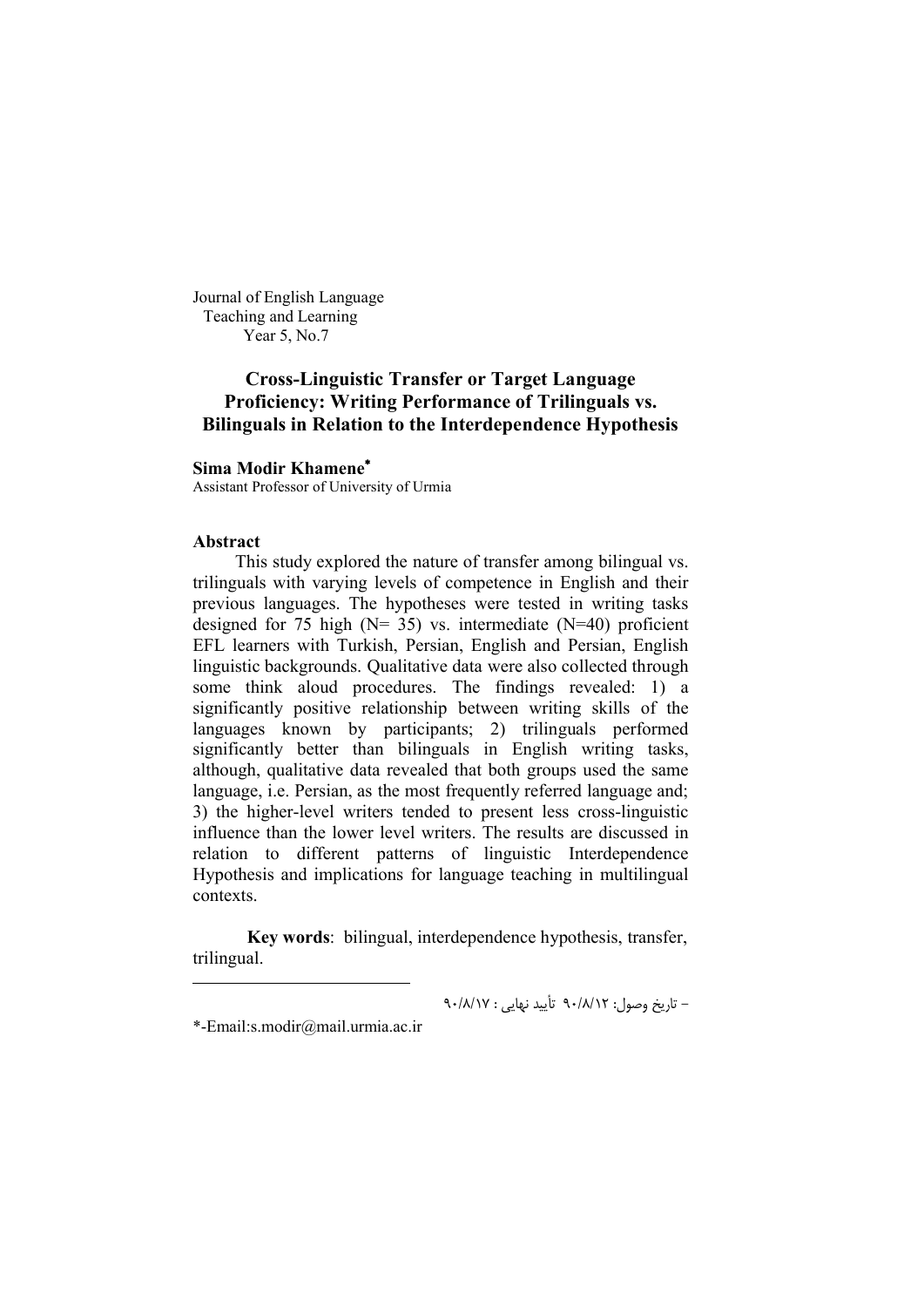### **Background**

As people learn languages, they develop certain skills. They seem to transfer these skills, especially the cognitive ones, learned/acquired in their first language (L1) or probably any other previous language (PL) to the target language (TL). Jessner (2006) and Ringbom (2007) attribute this crosslinguistic transfer to a natural feature of multilingual learning and use in multilingual contexts. In multilingual settings, psycholinguistic research, according to Jessner (2008), focuses on the effect of bilingualism on additional language learning, trilingualism, and cross-linguistic influence. In particular, the two latter have turned out to be of major importance for research on the educational and psycholinguistic perspectives of multilingualism. The study of cross-linguistic transfer, for instance, has contributed to the analysis of the processes and conditions in which speakers transfer terms or skills from their previous language(s) to target language. Studies regarding such issues are especially important when speakers with different linguistic backgrounds (e.g., bilinguals vs. trilinguals) are compared.

Researchers (e.g., Zia Hosseiny & Derakhshan, 2007; Wang, 2003; Wang & Wen, 2002) have realized that second language (L2) learners' strategies are similar to those used for first language. In this perspective, previous language(s) can be viewed as critical basis for learning new linguistic system(s) rather than as interfering variable(s).Thus, target language learning can be regarded as an active process where the learner constructs and tests hypotheses about the target language against available linguistic system(s).This psycholinguistic aspect of learning additional language(s) that provides further insight into multilinguals' linguistic systems is explained through current models of third language acquisition (TLA), namely, Dynamic Model of Multilingualism (Herdina & Jessner, 2002); the Factor Model (Hufeisen & Marx, 2007);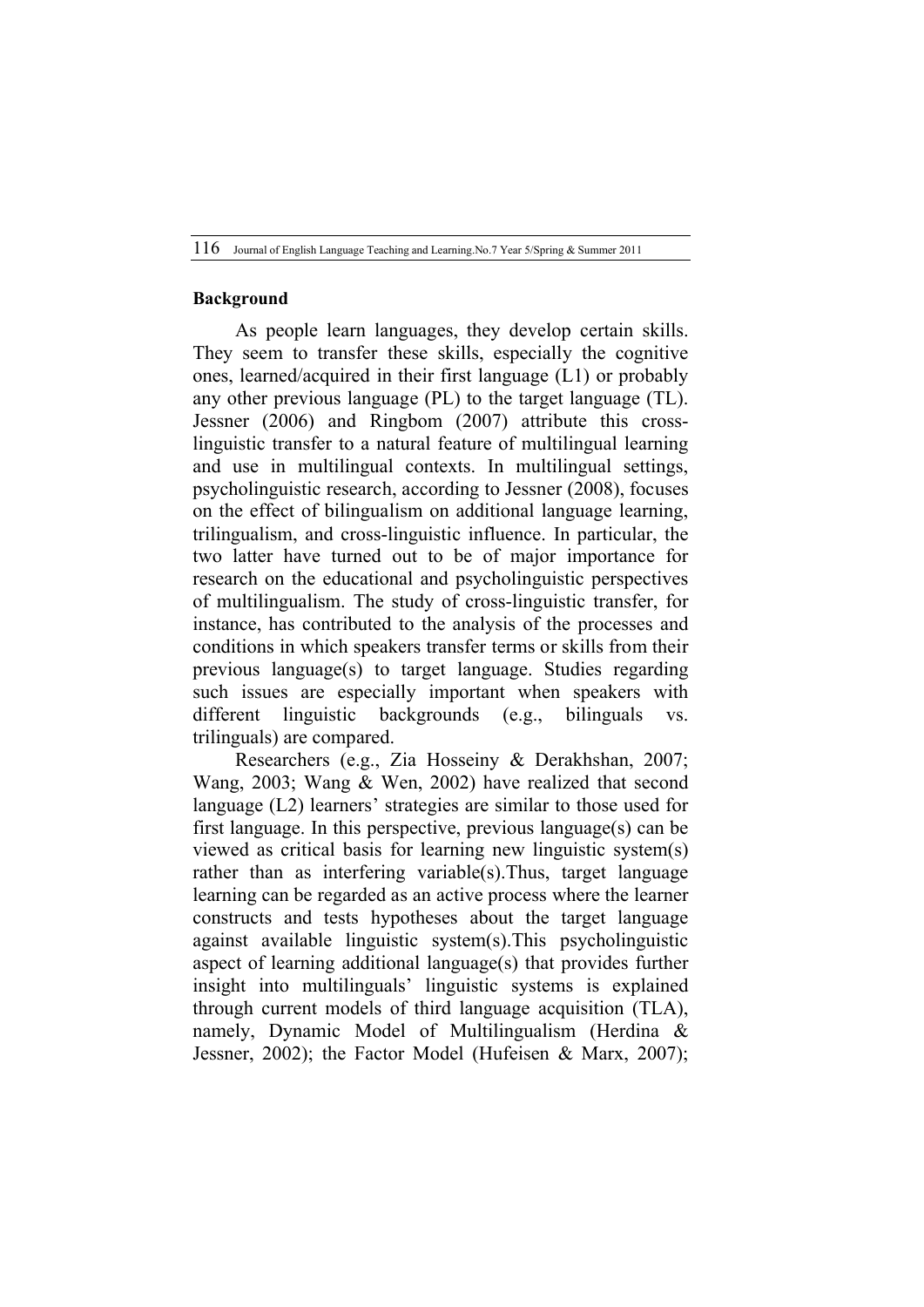and the Multilingual Processing Model ( Miβler, 2000 cited in Jessner, 2008).These models imply that a difference can be expected in the development of communicative efficiency exhibited by speakers of various linguistic backgrounds in TLA. However, researchers within second language skills, multilingual, and first language contexts (Cummins, 1979; Cenoz, 2001; Aronin & Toubkin, 2002; Modirkhamene, 2006) propose that the conditions in which cross-linguistic influence take place and the source language of the elements that are transferred are determined by several factors. They can include task type, linguistic typology, proficiency, mode, age, necessity, previous language learning, language status, etc., that can potentially predict the relative weight of crosslinguistic transfer and its nature in the speakers' production.

Transferability of skills has been discussed as far as the task type is involved. Through the interdependence hypothesis, Cummins (1979) identifies the interconnection of skills and strategies across languages. According to the Interdependence Hypothesis, there is a positive and significant relationship between learners' first language development and their second language development. Cummins, however, suggests that the nature of transfer varies distinctively among the cognitive/academic language proficiency (CALP) skills and basic interpersonal communication (BICS) skills. Otherwise stated, the so-called common linguistic system may be demanded in different ways as far as the task type is concerned. Cummins (1991) holds the view that the less cognitively demanding surface aspects of language such as oral proficiency (e.g., conversation in a shop) develop separately in L1 and L2, but that the cognitively demanding and underlying cognitive/academic proficiency such as a writing task or the knowledge of complex syntax is common across languages. It seems, thus, that exploring the nature of transfer as regards the task type (e.g., CALP skill), which is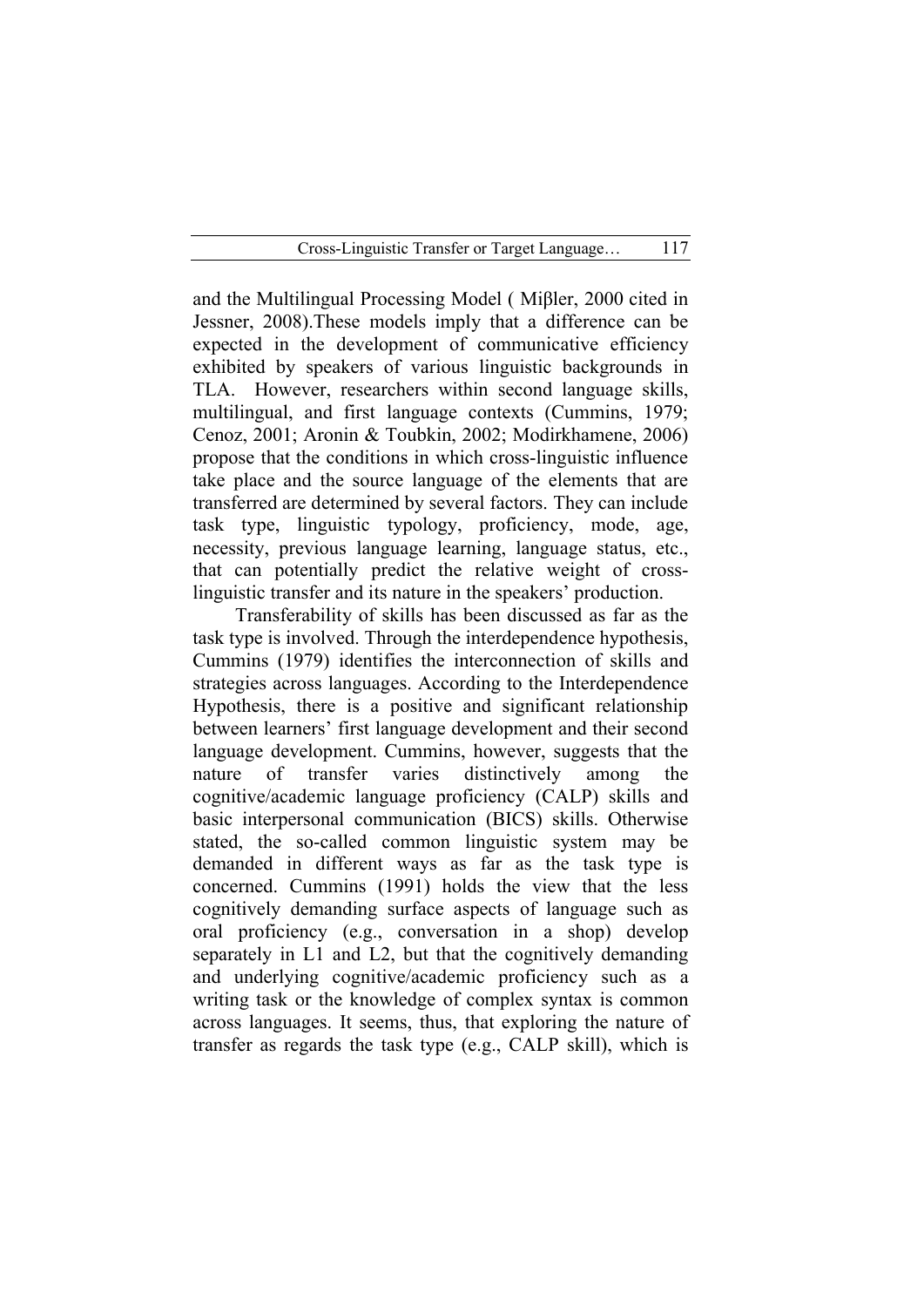one of the aims of this study, would make significant contributions to the field.

Several studies, a good report of which is presented in Verhoeven (1994) and Jessner (2008), have found correlations between L1 and L2 skills. These studies provide considerable evidence that cognitively demanding skills in L1 and L2 are at least partially interdependent. Exploring cross-linguistic influence in cognitive skills, for instance writing, started within the realm of contrastive rhetoric by Kaplan (1983). It has taken new dimensions as research on second language writing processes have gained momentum. This increase in research has resulted in identifying similarities in the behaviors and strategies of L1 and L2 learners with regard to developmental and cognitive factors (Ringbom, 1992; Kobayashi & Rinnert, 1992); transfer of L1 writing strategies to L2 (Zia Hosseiny & Derakhshan ,2007; Wang & Wen, 2002; Wang, 2003); thinking and revising strategies while writing (Hall, 1990); and an extensive use of L1 at linguistic, textual, and ideational processing levels (Roca, Murphy & Manchón, 1999). In an Iranian context, Zia Hosseiny and Derakhshan(2007) attempted to find whether the performances of the Iranian students studying English in an EFL context were consistent in the L1 and L2 writing tasks and whether there was a cross-linguistic transfer in this respect. They instructed a group of intermediate and low-advanced students (*N*=60) to write four compositions-two in English (L2) and two in Persian (L1). Their findings confirmed such a crosslinguistic relation through identifying strong correlation between performance in L1 and L2 writing tasks.

The issue of previous language proficiency in relation to performance in target language tasks has also yielded a number of interesting findings. In an investigation on the effects of different levels of proficiency acquired in the previous languages (Basque and Spanish) on the acquisition of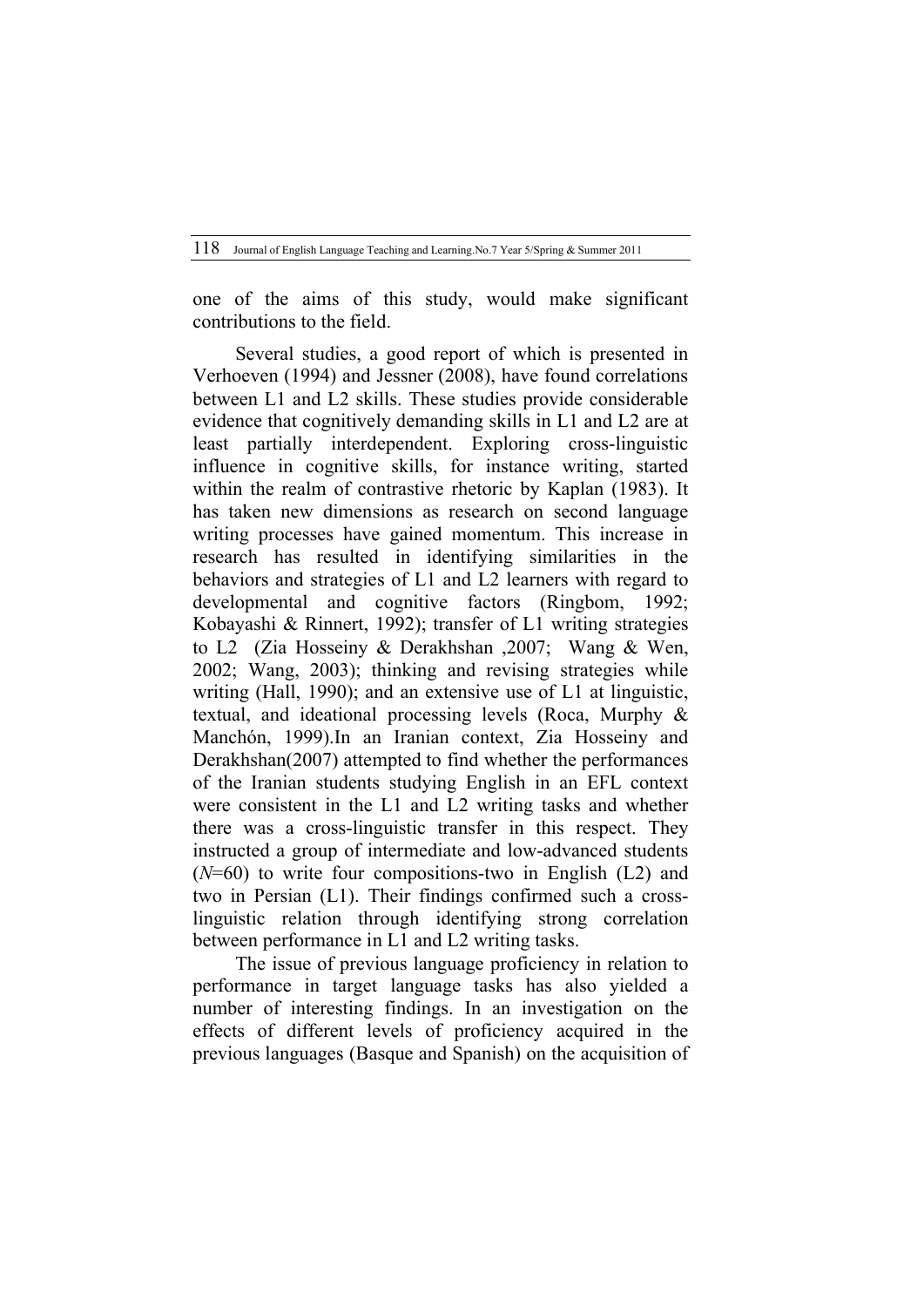writing skills in L3 English, Errasti (2003) compared two groups of bilinguals (*N*= 155) who differed in terms of their competence in both languages as well as their language use patterns. The language use patterns distinguished between the students who used their languages in all social contexts, with their family members, and at school, as opposed to those who merely used one language in their interpersonal communication. The results showed that all the adolescents were highly competent in Basque (L1) and Spanish (L2) but that it was the students who used Basque in more language domains who had the best scores in written production in English. Munoz's (2000) study shows a similar trend in that levels of competence acquired in the previous languages affects learner's performance in the target language. Munoz investigated whether high levels of competence in L1 and L2 would correlate positively with a high level of competence in L3. Munoz compared the command the students had of their first two languages. Their analysis of the scores of their measurements through some cloze and dictation tests indicated high direct correlation between results in the two languages. Results of the study confirmed the hypothesis of the interdependence between languages. It was confirmed that students with high levels of competence in L1 and L2 would have a high level of competence in L3, though the combination of the languages involved (i.e. Catalan & Spanish) were not formally close to L3.

Although research in the area has looked at transfer of skills particularly CALP skills across languages, few have examined it among learners of varying levels of competence attained in TL. Most studies report their findings related to those with limited proficiency in the target language, English in most cases. However, it is believed (Sasaki, 2000; Wang, 2003) that the amount of L1 use in the TL composing process varies with the development of the writer's TL proficiency. An important question which raises here is that to what extent and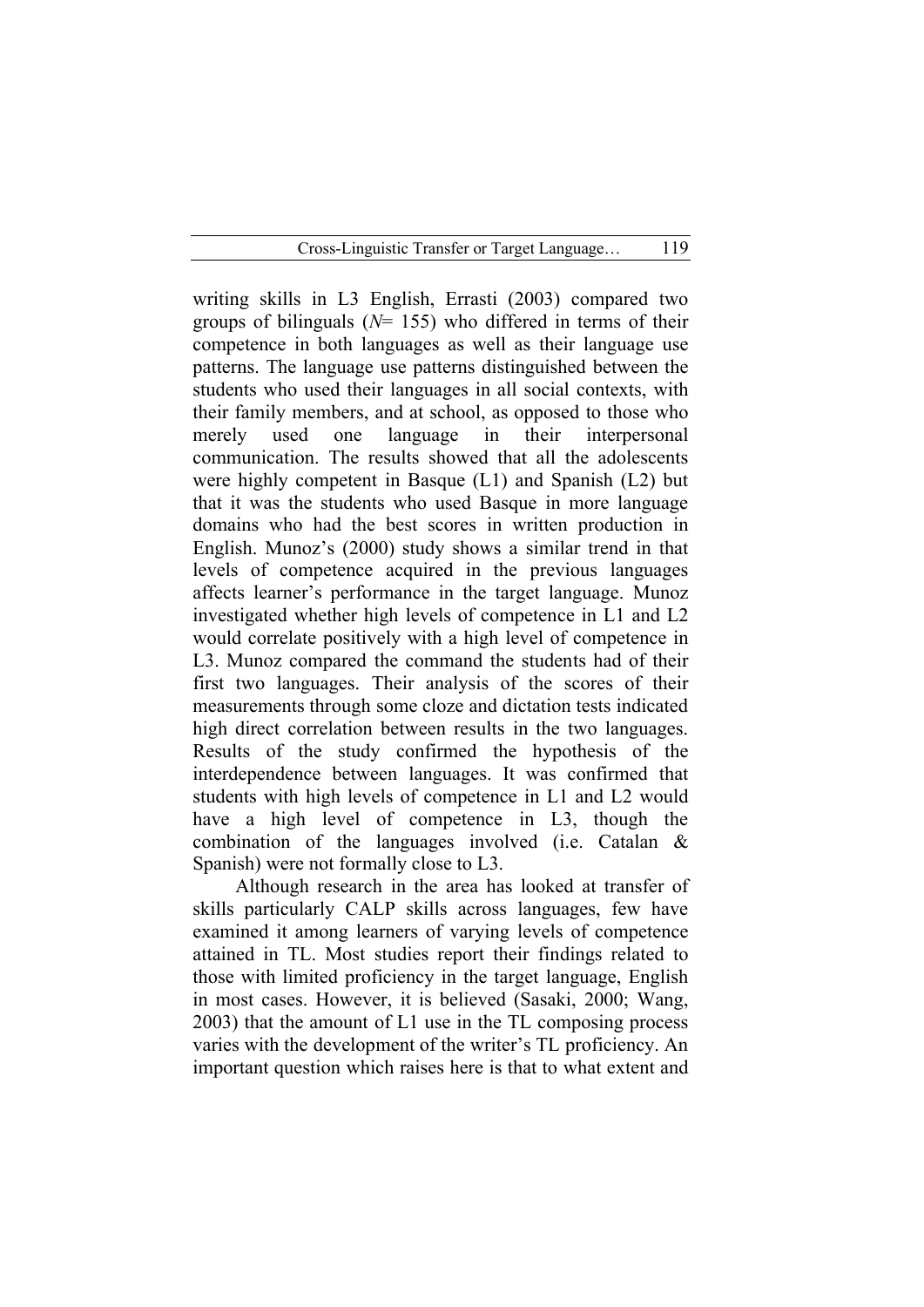how the use of L1 varies with the writer's TL proficiency. Thus, it remains to be answered whether or not and how often learners of varying levels of TL proficiency revert to their L1 when composing in their TL. Furthermore, an increasing number of studies ( e.g. Chamot & O'Malley, 1994; Aronin & Toubkin, 2002; Sparks, Patton, Ganschow & Humbach, 2009) have reported details of L1 effects on performing L2 academic tasks, for example writing, in bilingual contexts, very few studies, however, to date have examined the interdependence of the writing skills among EFL learners with different linguistic backgrounds, especially when the levels of competence attained in the PL of the participants vary (Modirkhamene, 2010,2006) . It is accepted, Jessner (2008), that research in multilingual settings should disclose linguistic background or level of competence/proficiency attained in PL of all students since it may operate as an intervening variable mediating the effects of multilinguals' experience on cognitive processing. To account for Cummins'(1976) proposal of crosslinguistic interdependence, therefore, it would be more insightful to conduct comparisons among trilinguals versus bilinguals with varying degrees of proficiency in their PL. This would provide us with a sketch of the nature of transfer. In particular, findings from trilingualsim and implementation of the related concepts will contribute to a better understanding of multilingual processes (Jessner, 2008). Additionally, evidence from a survey of the literature suggests that there is interdependence of skills across languages; however, the queries probing whether such interdependence can be extended to the languages learned besides L1 are still limited. What has been made clear from some studies (Cenoz, 2001; Hammerberg, 2001; De Angelis, 2005) mostly related to indo-European language origins is that the Interdependence Hypothesis can be extended to the influence of the L2 to L3 or L4. In fact, the findings of these studies implied that trilinguals tended to transfer knowledge from their typologically related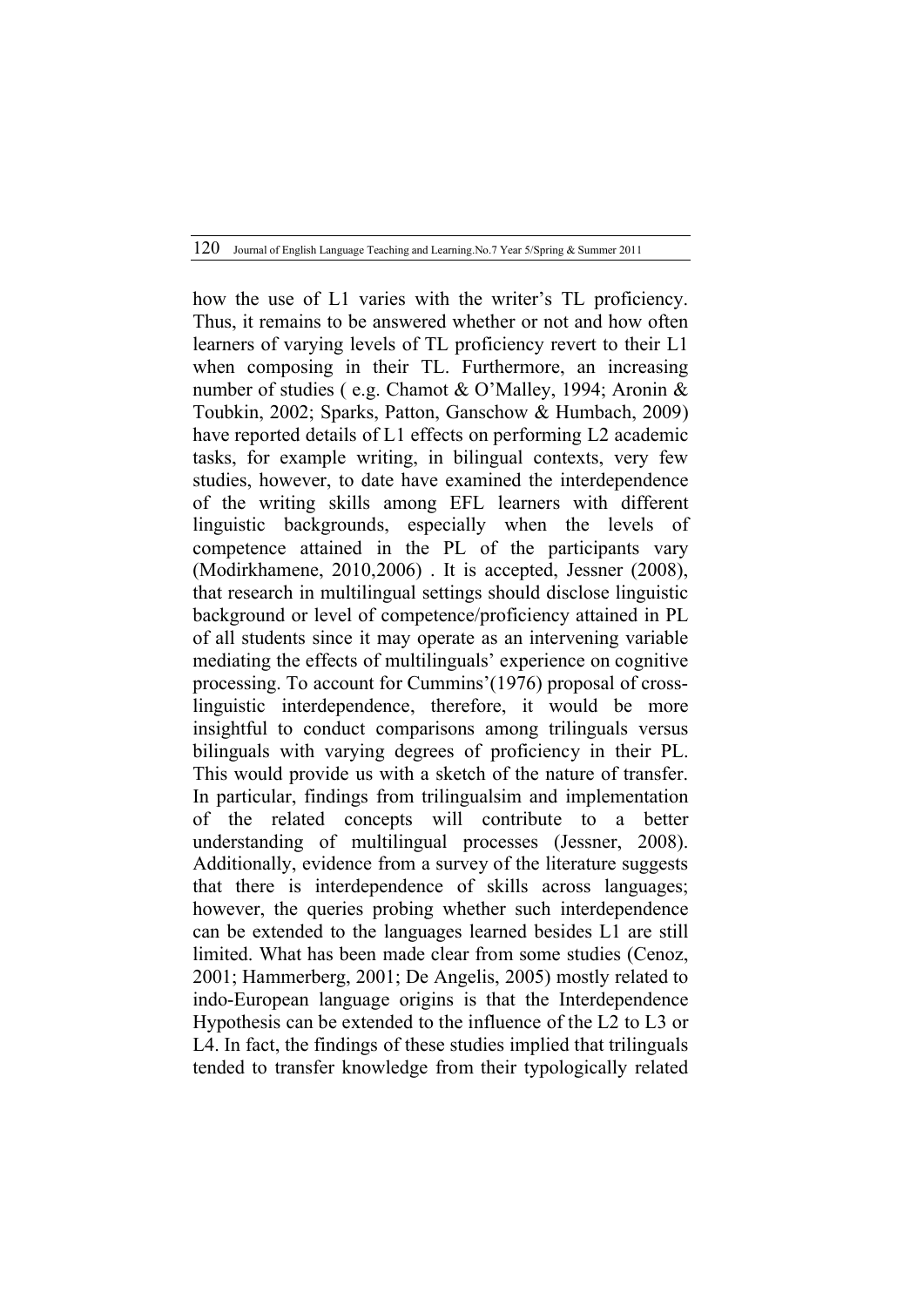and unrelated L2 to L3. Hence, including a combination of languages such as Turkish, Persian, English in an Iranian context will expand the scope of languages where the relationship between language proficiency and TL has been investigated. The present study was, thus, motivated by these limitations of the previous studies. It examined writing performance and behaviors of bilinguals versus trilinguals with varying levels of TL and PL proficiency in an Iranian context. In other words, participants belonged to intermediate and advanced EFL learners who had different languages, that is, Turkish, Persian, and English at their deposal while performing the CALP skill of writing. The study was planned to provide data on the possible transfer of prior linguistic and cognitive skills from previous languages which is underresearched in the literature in multilingual settings. It was hoped that the findings would contribute to the understanding of the mechanisms of writing in previous languages which might, in turn, promote the same skills in TL. Moreover, investigating the multilingual proficiency can put into picture the interaction, to use Jessner's (2008) terms, between the psycholinguistic systems (L1, L2, L3, Ln), cross-linguistic interaction and the multilingualism factor. Accordingly, the following research questions were investigated:

1. Do abilities in PL predict similar abilities in TL?

2. Is there a difference between trilinguals vs. bilinguals performing the CALP skill of writing?

3. Does the nature of cross-linguistic transfer differ among trilinguals vs. bilinguals?

4. Is there any difference between highly proficient (HP) versus intermediately proficient (IP) language learners in terms of the amount of TL use in writing tasks?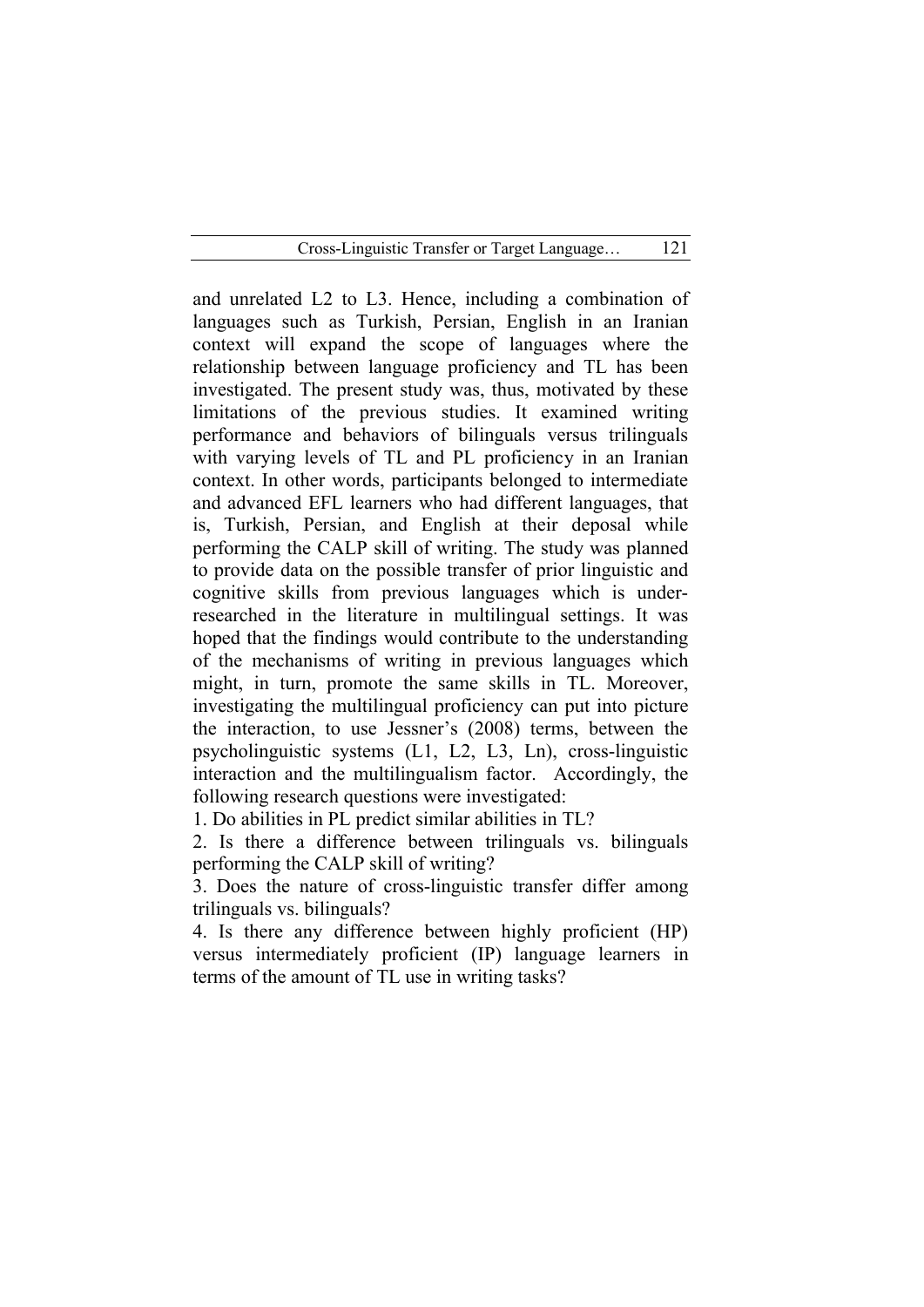## **Methods**

#### *Participants*

A total of 75 Iranian learners of English as a foreign language who were assigned into two groups participated in this study. The first group included 35 highly proficient (HP) learners of English who were within the age range of 23-28. Eighteen out of the 35 HP participants knew and actively used Turkish as their first language with a formal knowledge of Persian as their second language. Therefore, the HP group comprised 17 writers who were balanced Persian-English bilinguals and 18 Turkish-Persian-English trilinguals. The second group included 40 intermediate EFL learners within the age range of 18-22. Twenty-four IP participants came from a trilingual (Turkish-Persian-English) linguistic background. Turkish was their first language used mostly in the community, peer groups and with the parents. However, similar to the 18 HP participants, they did not receive formal instruction in their L1. Persian as their L2 was the formal and instructed language. The remaining 16 were categorized as bilinguals with Persian-English linguistic background. In addition, they reported use of Persian as their language of social relations, parents and peer groups. Out of the 75 participants, due to practical limitations, only 12 of them (6 from the intermediate cohort and 6 from the advanced cohort including 3 bilinguals and 3 trilinguals from each group were chosen at random for data collection purposes in the think-aloud procedures.Participants' profile is summarized in Table 1.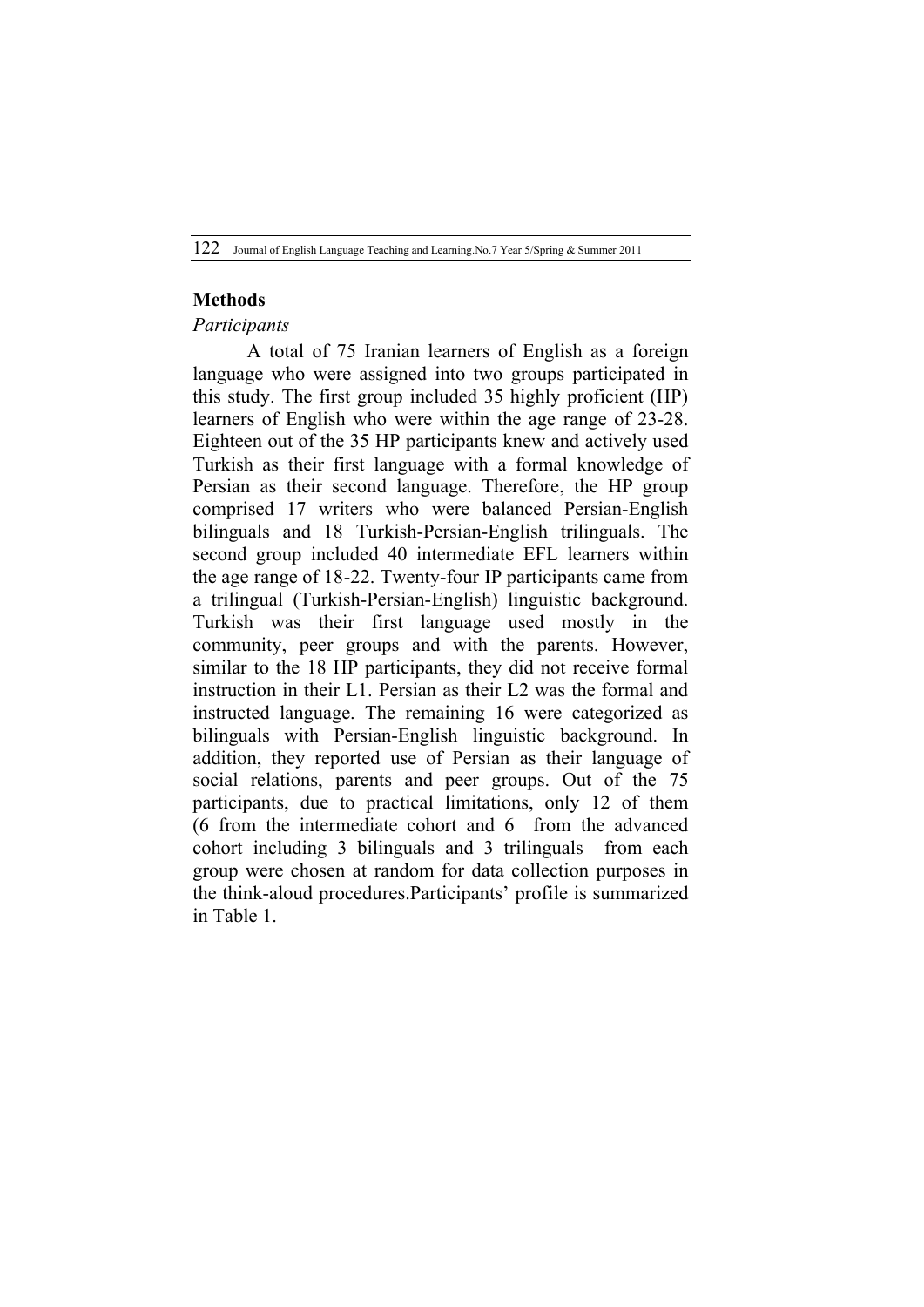#### *Table 1:Description of the Participants*

#### *Instrumentation and procedures*

The instruments included: a) Background information questionnaire (BIQ), b) the Writing prompts, and c) Think-

| Groups | N  | Linguistic background<br>Bilingual<br>trilingual |    | Male | Female |
|--------|----|--------------------------------------------------|----|------|--------|
| HP     | 35 |                                                  | 18 |      | 26     |
| TÞ     | 40 |                                                  | 74 |      |        |

aloud procedures. The BIQ included various sets of questions developed to identify the participants appropriately in terms of their linguistic background, educational background, socioeconomic status as well as their self-evaluation of their level of English proficiency and two other languages (i.e., Turkish, Persian). The writing prompts included two composition tasks, one in English and the other in Persian. In both tasks, the IP and HP writers were required to write passages of 120-180 and 300-350 words, respectively. The third part of the investigation (i.e. Think-aloud procedures) encompassed writing sessions conducted over the course of 2 weeks. To get language switch data for the analysis, the 12 participants were asked to think-aloud while producing English writing samples. The writing topics were the same as those taken by the 63 participants. This study was designed in two phases of data collection over the course of 4 weeks. In the first phase of the study, the BIQ was administered among 80 EFL learners who were doing BA and MA degrees. No measure of overall proficiency was felt necessary since the students' scores in the writing course they had already passed were used as the criterion according to which the outliers, who did not fit the purposes of this investigation, were excluded from the study. Therefore, out of the 80 students, 75 whose scores fell within a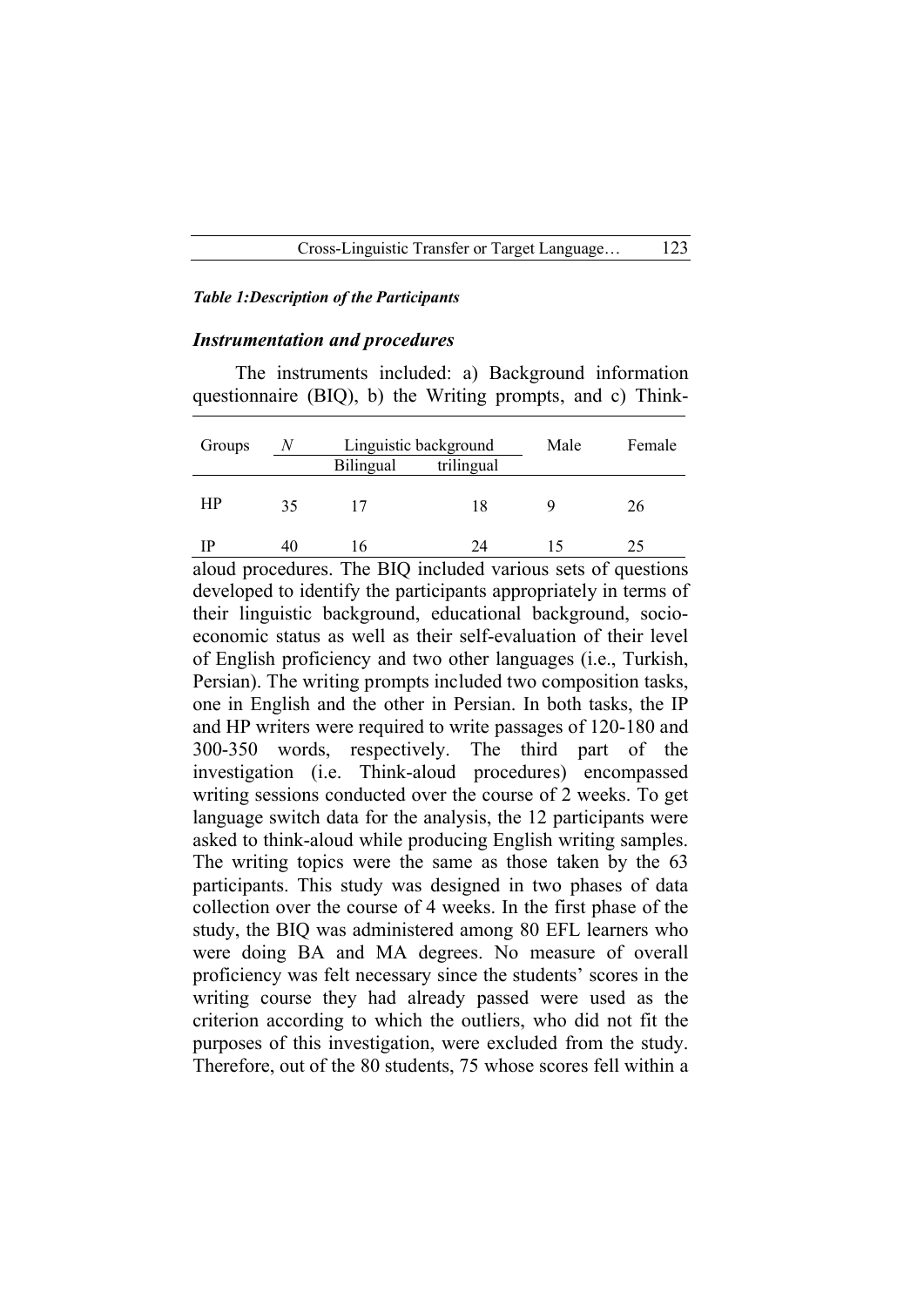standard deviation of 2 points below and above the mean were chosen as the candidates for the study. Accordingly, the students were assigned into two groups of advanced and intermediate learners of English with different linguistic backgrounds, that is, trilinguals versus bilinguals**.** Sixty-three participants were assigned the writing tasks. The remaining 12 participants were asked to participate in the think- aloud procedures. Each of the 12 participants selected for the thinkaloud procedures wrote individually in a private room. As the think-aloud procedure required some instruction, it was described and demonstrated briefly to each participant who then practiced the procedure on a similar problem before beginning the writing tasks. For assessment of every piece of writing in English, the composition marking scheme proposed by the University of Cambridge Local Examination Syndicate for the fourth paper of the First Certificate in English (FCE) test, that is writing, was applied. Since there is no established profile for evaluating written texts in Persian, the slightly modified version of the ESL composition profile, Jacobs, Zinkgraf, Wormuth, Hartfiel, and Hughey (1981) used by Zia Hosseiny and Derakhshan (2007) was adopted for evaluating papers written in Persian. Keeping the content and organization components, Zia Hosseiny and Derakhshan combined the vocabulary and language use components into a third component of style and dropped the mechanics component and slightly modified the evaluation criteria under each of the components. Prior to any further data analysis, the issue of inter-rater reliability which turned out to be significantly different from Zero (*r*= .86) was dealt with.

The think-aloud writing sessions were observed. Analysis of the think-aloud protocols followed partly the procedures undertaken by Wang and Wen (2002). Any use of the PL while engaged in the TL writing process was defined as switch to previous language(s). Analysis of the think-aloud data encompassed counting the number of L1, L2, and TL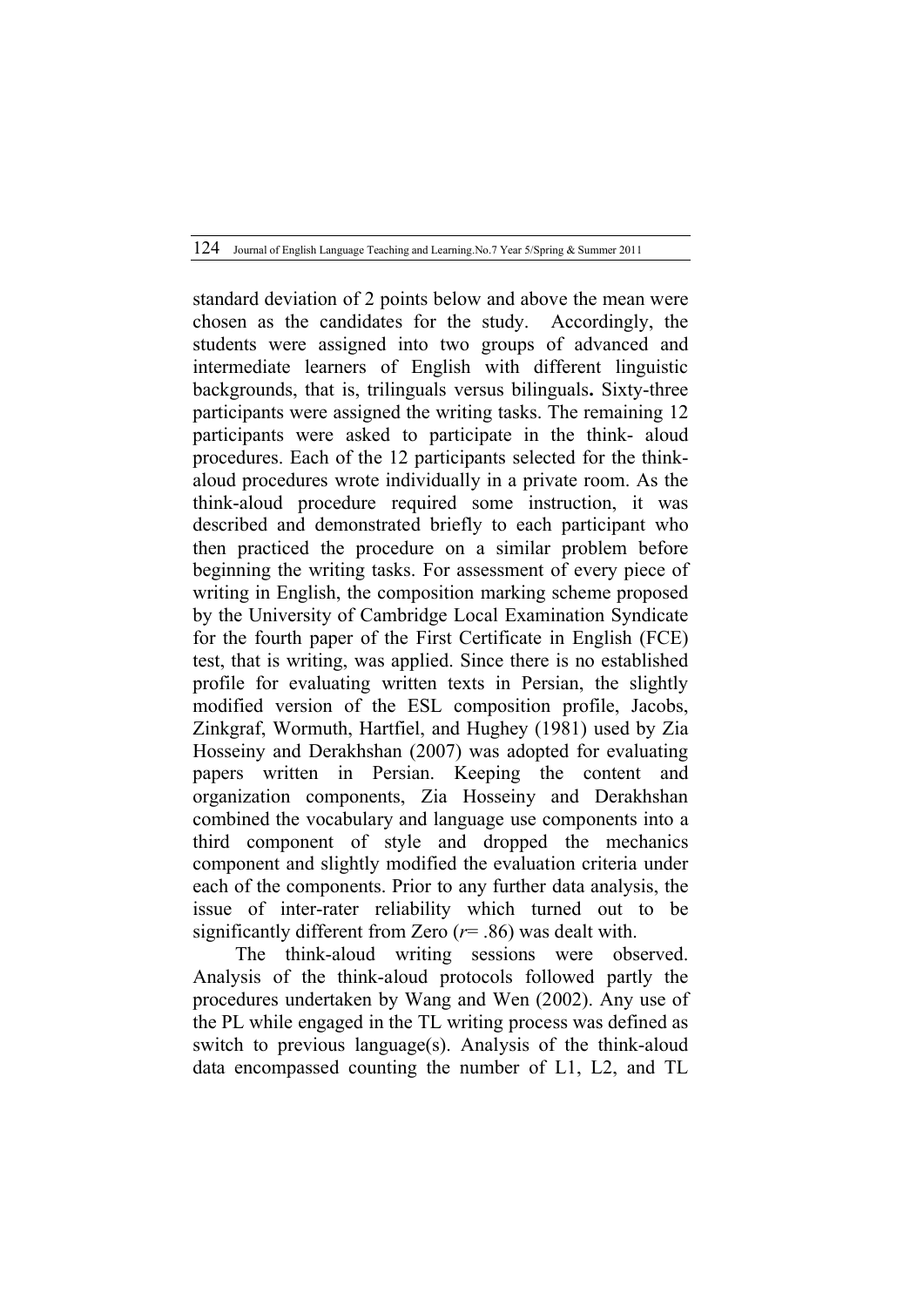words in every think-aloud protocol. To get an idea about the extent to which L1 or L2 was used in the TL composing process, percentages of L1, L2, and TL words were calculated. It should be noted, however, that as an artifact of the thinkaloud procedures there is tendency to underestimate language switch, since only the verbalized switches are observed. The results of the study are discussed in combination with selected writing data and excerpts from selected think-aloud writing protocols.

## **Results and Discussion**

The first analysis was conducted to investigate the issue of degree of correlation between the writing abilities of the participants in each language as raised in the first research question. To get an insight into the degree of relationship between writing performance in an already established language and TL of the two HP and IP groups, Pearson's Product-moment correlation coefficients were computed. As the results show (Table 2), correlations between performance results ranged from .72 to .78 demonstrating that those who write well in an already established language were likely to write well in their TL. Table 2 indicates the degree of connection obtained between the variables.

|            | Groups      | N  | $(r)$ TLW | Ρ    |
|------------|-------------|----|-----------|------|
| <b>PLW</b> | HP          | 35 | .78       | .001 |
|            | $_{\rm IP}$ | 40 | .72       | .035 |

*Table 2 : Pearson's Correlation between PLW and TLW*

PLW: writing in a previous language TLW: writing in the target language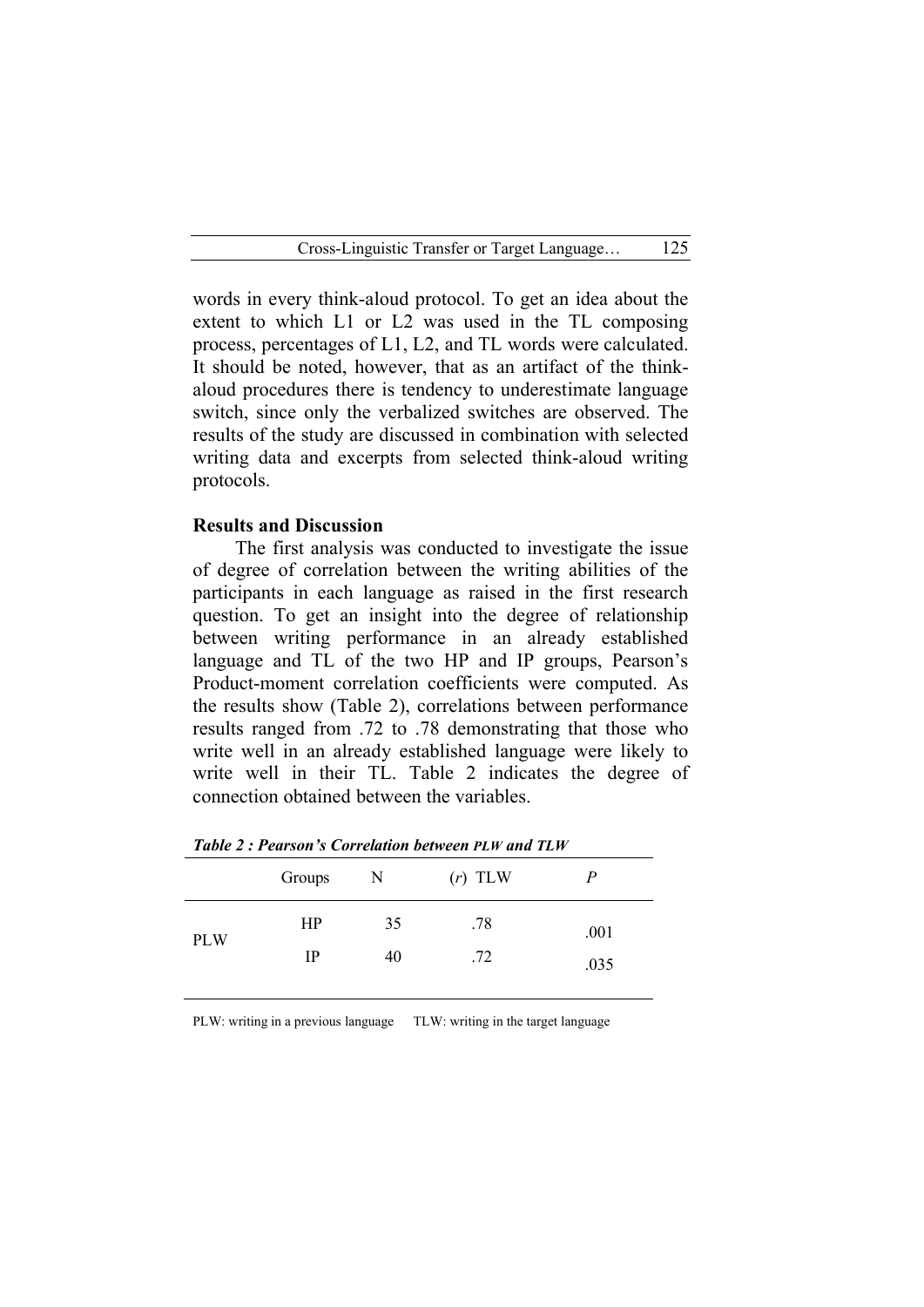As can be seen from Table 2, the correlation estimates between PLW and TLW of both groups  $\{r \, (35) = 0.78, \text{ and } r\}$  $(40) = 0.72$ ,  $p \le 0.05$ } stand at significantly strong levels which identify strong relationship between the participants' writing skills in PL and TL. In this sense, the significant correlations obtained for both groups provided strong support to what the proposed hypothesis predicted: Abilities in PL predict similar abilities in TL.

The first part of the analysis showed significant relationship between writing skills across languages as predicted by the Interdependence Hypothesis. However, as the participants belonged to different linguistic backgrounds, it was important to analyze the results related to the performance of the two groups, that is, trilinguals versus bilinguals in the target language writing task. This part of the analysis seemed to be complementing results obtained in the first hypothesis testing stage since trilingual participants with no literacy skills in their L1 (Turkish), and literacy skills in their L2 ( Persian) were to be explored against their bilingual counterparts who were literate in their L1 (Persian). The second part of the analysis, therefore, dealt with computing data regarding performance of the participants in the English writing tasks. As Tables 3 and 4 indicate, analysis of the 35 and 40 writing scores belonging to HP and IP participants, respectively, revealed significant differences between the groups in favor of trilinguals.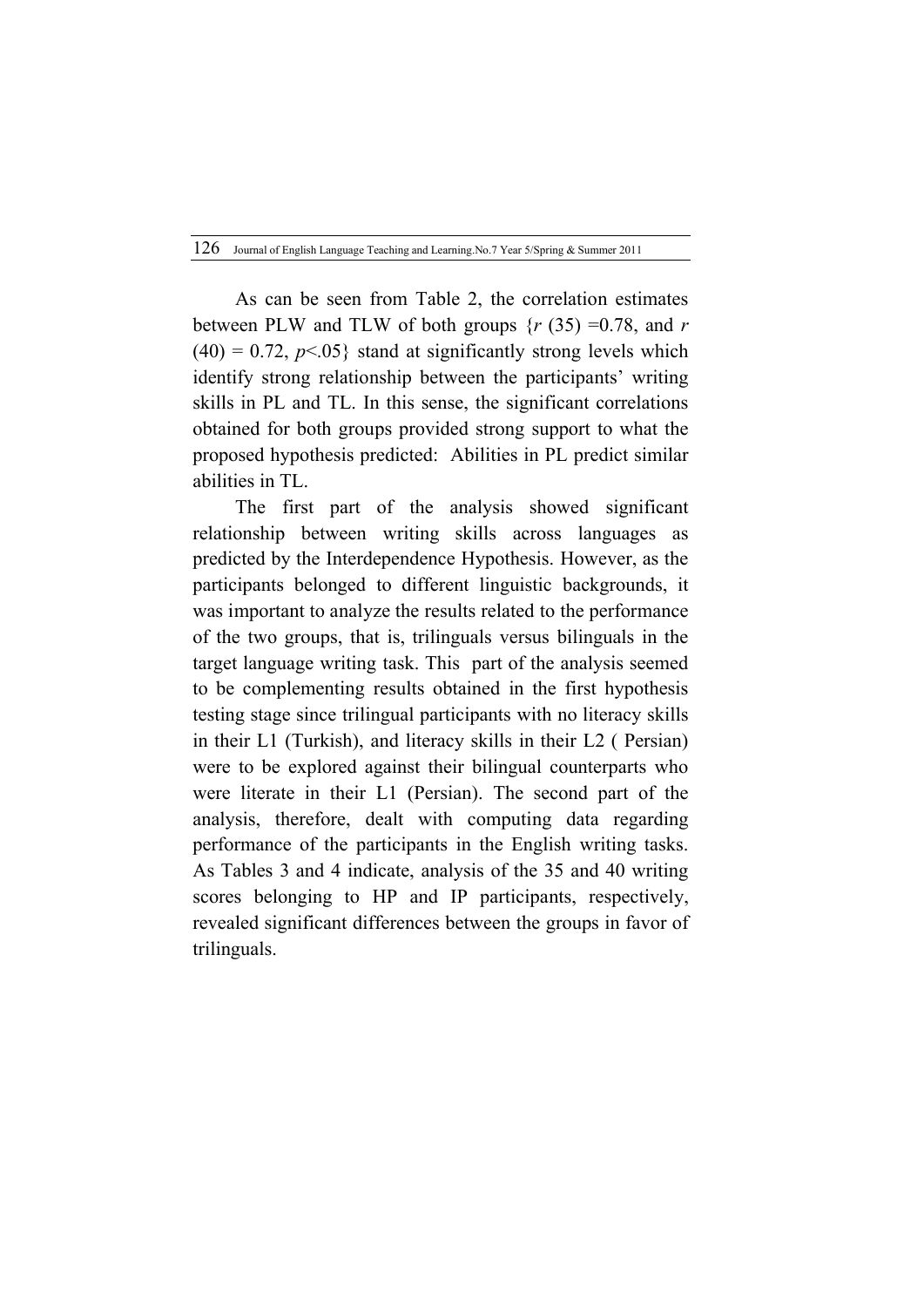| $N_{-}$             | X | <b>SD</b> | df   |    | t.obs | $\boldsymbol{p}$ |
|---------------------|---|-----------|------|----|-------|------------------|
| trilingual 18 16.30 |   |           | 1.43 | 33 | 2.66  | .03              |

bilingual 17 15.02 1.40

*Table 3:Independent samples t-test: HP trilinguals versus bilinguals*

The results of the overall t-test showed the significant difference at *P*= 0.03. This shows that generally speaking, trilinguals appeared to have superior performance in the writing tasks compared to their bilingual counterparts since the overall mean for trilingual performances is 16.30, while the overall mean for bilinguals is 15.02.

*N X SD df t.obs p* trilingual 24 15.89 3.88 38 2.26 .01 bilingual 16 13.40 3.05

*Table 4:Independent samples t-test: IP trilinguals versus bilinguals*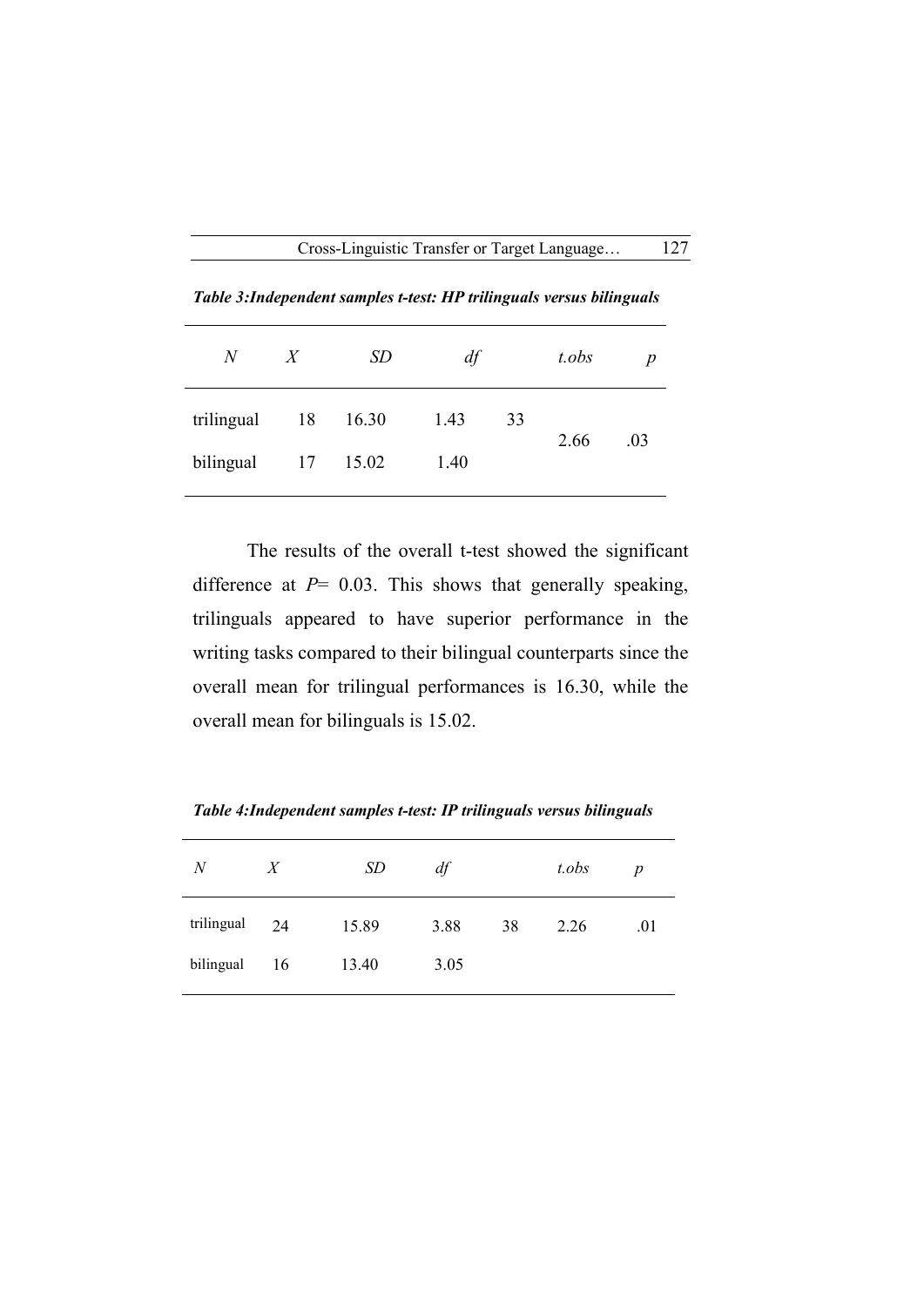The same pattern is evident from the results in Table 4, when again the higher mean score (i.e., 15.89) belonged to the trilingual group showing a significant difference at *P*=0.01.

 It was thought that the numerical data could not present a clear picture of the nature of transfer and the role played by the previous languages as well as the target language sufficiently. Therefore, the researcher carried out further analysis to explore which language(s) of the participants contributed to processing TL writing task. In other words, the researcher was interested to explore whether L1, L2, or TL is more frequently used when participants are engaged in writing in English. Further data were, therefore, used to help uncover possible PL proficiency effects on the amount of transfer.

Overall, the 12 think-aloud protocols consisting of the use of three languages (i.e., Turkish, Persian and English) revealed the pattern presented in Table 5. The previous languages as well as the target language were used by the participants in both multiliterate and multilingual groups in the TL composing processes. However, the proportions of the languages used by the participants were different. On average, the think-aloud protocols revealed that highly proficient participants with Turkish (L1), Persian (L2), and English (L3) linguistic backgrounds utilized 32.72 Persian as their L2 in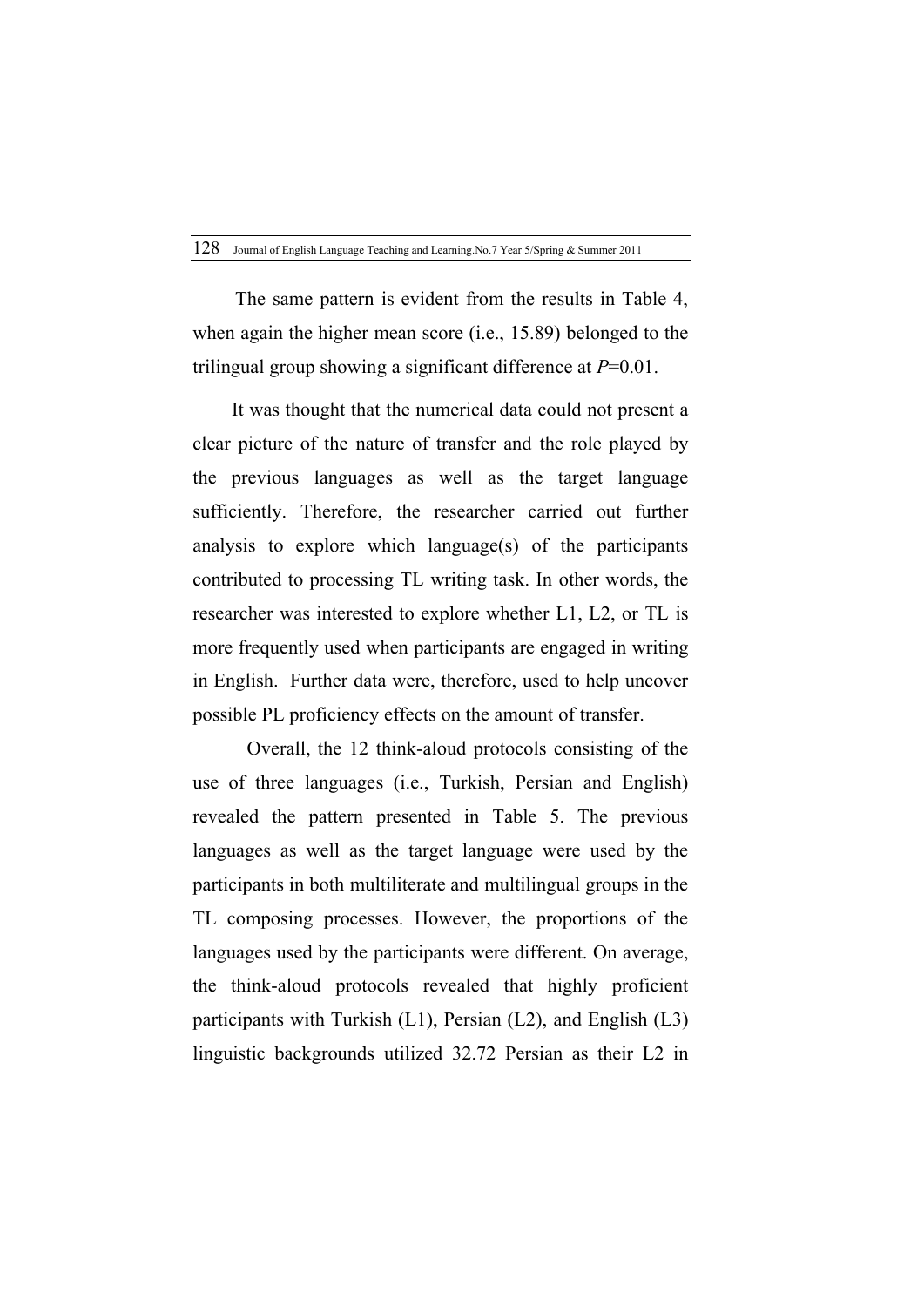their thought processes while writing. However, contrary to some high proportion of L2 use in writing TL of the trilingual participants, their L1, that is, Turkish did not appear to be called upon as frequently as their L2. 15.55 of the thought processes in L1 of the trilinguals was involved in their TL production. The bilingual HP group, on the other hand, referred to their L1, ( Persian: 40.62) while processing the writing task. However, they appeared to have higher tendency to use the target language (English: 59.38) to write.Both the trilingual and bilingual participants in the IP group turned out to have more tendencies to get help from Persian language. In other words, a high percentage, that is 47.36 of the thought processes of the trilingual group and 77.37 of the bilingual group, was devoted to the Persian language.

On the whole, the results indicate that all participants used Persian which was acquired in the written form as a base language more frequently than the Turkish language acquired in its spoken form.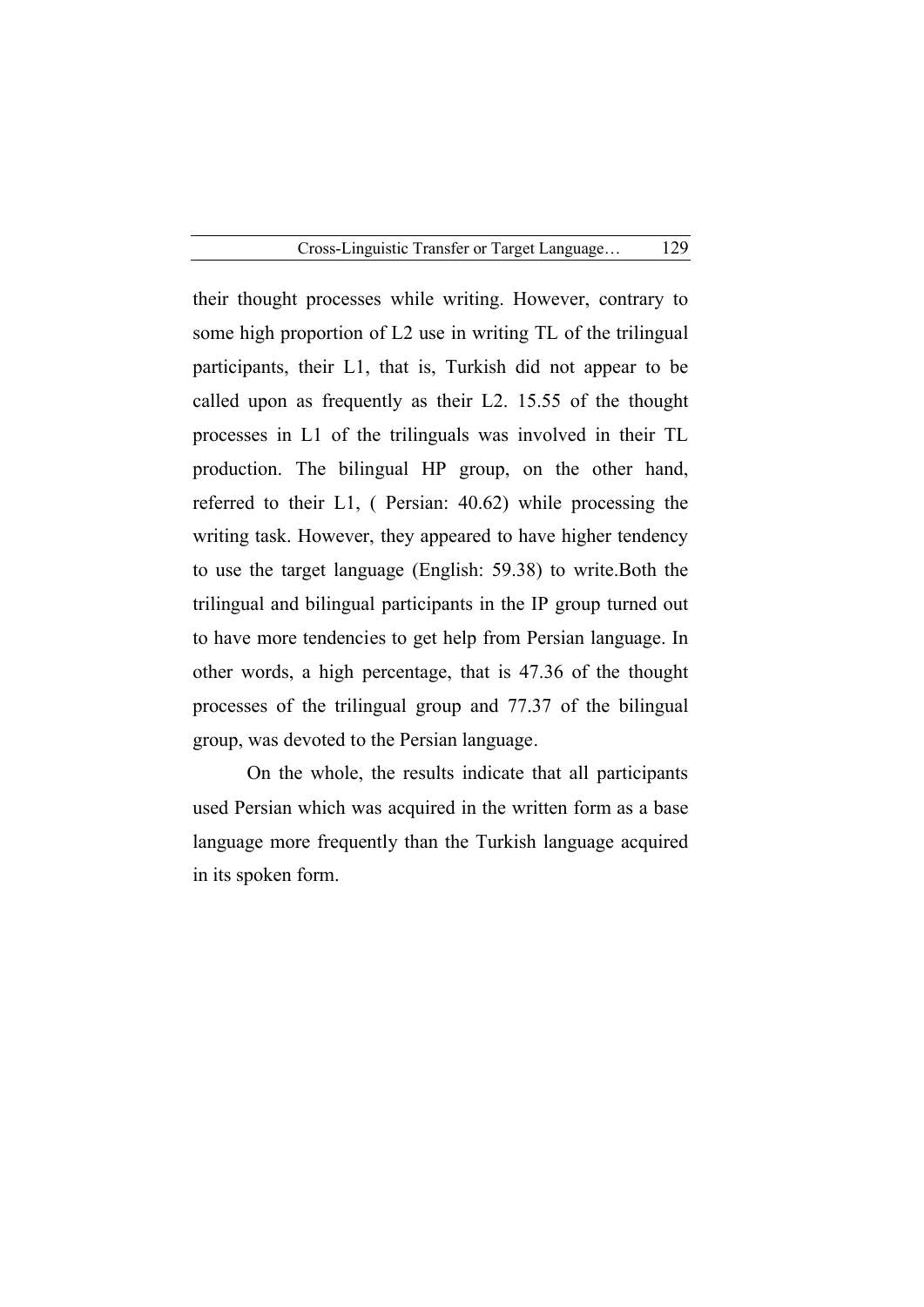|           | Groups     | N            | TL.   | L1    | L2        |
|-----------|------------|--------------|-------|-------|-----------|
| HP        | trilingual | 3            | 52.73 | 15.55 | 32.72     |
|           | bilingual  | 3            | 59.38 | 40.62 | <b>NA</b> |
| <b>IP</b> | trilingual | 3            | 19.53 | 43.11 | 47.36     |
|           | bilingual  | $\mathbf{3}$ | 22.63 | 77.37 | NA.       |

*Table 5:Percentages of PL & TL use patterns*

NA**:** non applicable HP**:** high proficient IP**:** Intermediate proficient

It was to be further explored whether the nature of transfer varies among two groups with different TL proficiency levels. Another stage, hence, aimed at finding out the frequency of the English language used by the participants in the HP and IP groups. As regards the amount of TL use in writing across varying levels of proficiency, different amount of English language use employed by the 12 writers showed a decreasing tendency with the development of proficiency in English. In other words, as the results in Table 6 show, the average percentage of English language use among IP learners was (22.8), whereas the HP learners turned out to be using a high percentage **(**56.05**)** of English. Mann-Whitney U tests assessing the frequencies of TL while processing TL writing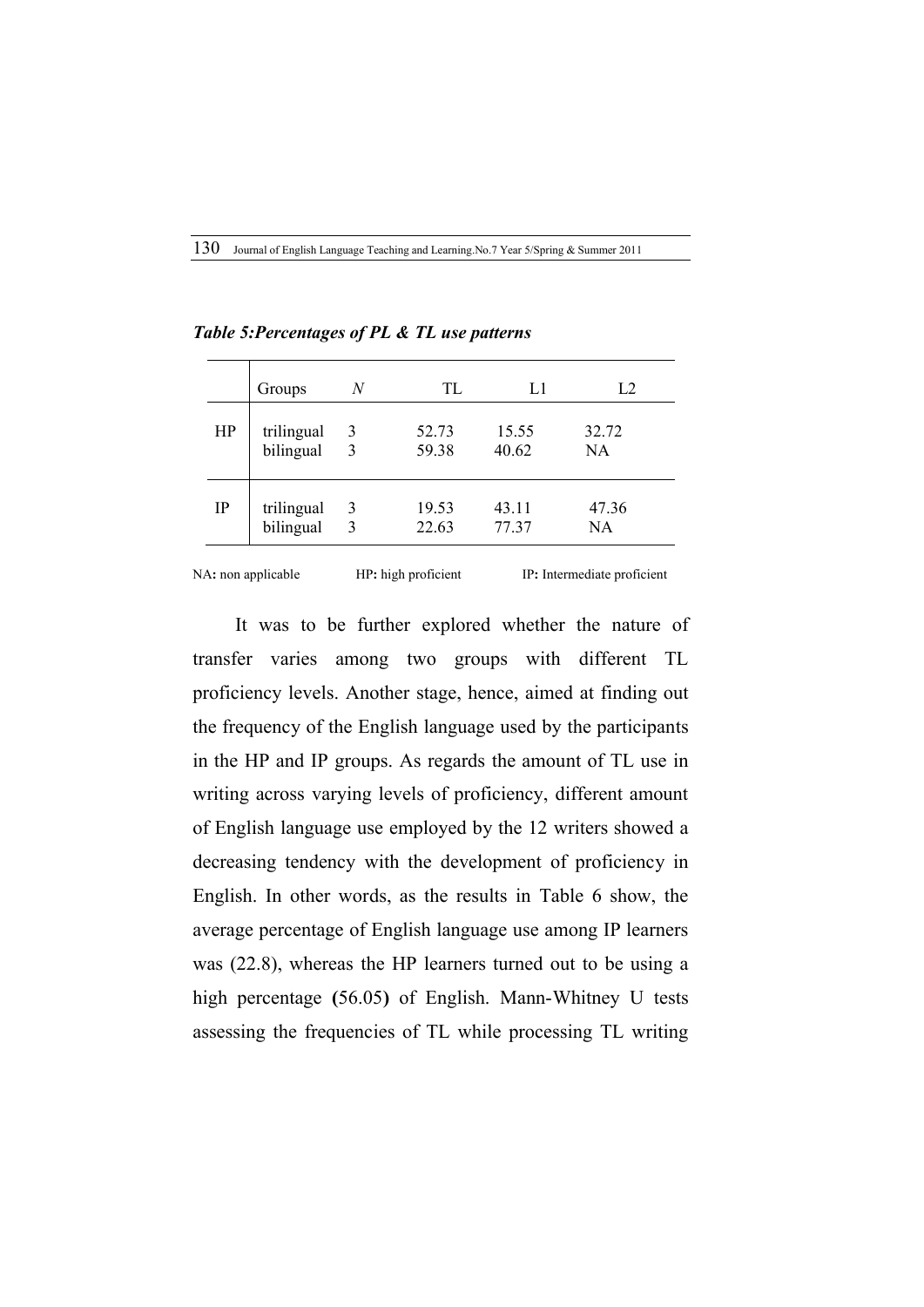revealed significant differences (*z*=-5.41, *P*<.05) between the two proficiency groups.

|             | N | TL    | P       | $\overline{z}$ |
|-------------|---|-------|---------|----------------|
| HP          | O | 56.05 |         |                |
| $_{\rm IP}$ |   | 22.8  | $.004*$ | $-5.41$        |

*Table 6: TL use in writing: IP versus HP group*

# **Conclusion**

This investigation explored the extent to which abilities in the previous language(s) predict similar writing abilities in target language among learners with varying levels of competence attained in the target language. Further questions were posed concerning the interaction between individuals' various linguistic backgrounds and the nature of crosslinguistic transfer. The main assumption was that learners' writing abilities in the previous languages would predict similar abilities in English. At the same time, it was assumed that the nature of transfer and interdependence would differ across varying levels of proficiency attained in TL and PL. The research questions were tested through writing tasks designed for intermediate and high proficient trilingual versus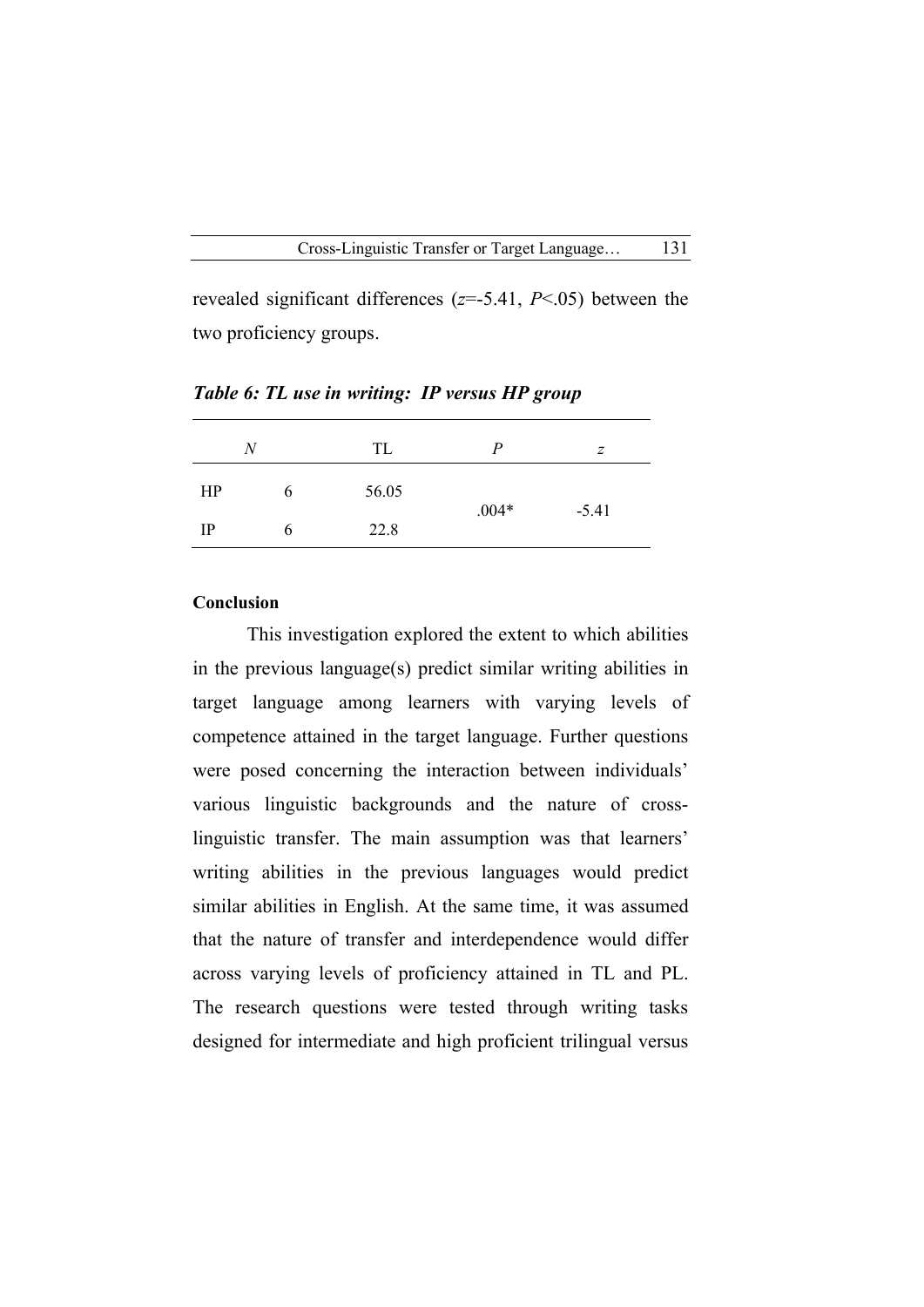bilingual learners of English as a foreign language. Further data were also collected through some think-aloud procedures. The first part dealt with finding out whether there was any kind of cross-linguistic transfer of skills as predicted by the Interdependence Hypothesis. The findings confirmed that there is a positive correlation between writing abilities of the languages known by individuals. In other words, the findings showed that those, who write well in an already established language, write well in a TL too. The findings seem to correspond previous studies (Zia Hosseiny & Derakhsahn, 2007; Ringbom,1992, 2007; Kobayashi & Rinnert,1992 etc.). This study, also, provides support for Cummins' (1979) Common Underlying Proficiency, Herdina and Jessners' DMM (2002), and Cook's (2003) model of multicompetence and linguistic proficiency which seem to be called upon while performing target language tasks. The findings, thus, seem to emphasize the relationship across languages. Proposing this type of relationship, then, would lead us to conclude that writing skills and strategies and even concepts readily developed in the previous languages are accessible through the target language.

Further exploration of the results uncovered interesting findings in relation to the role played by the previous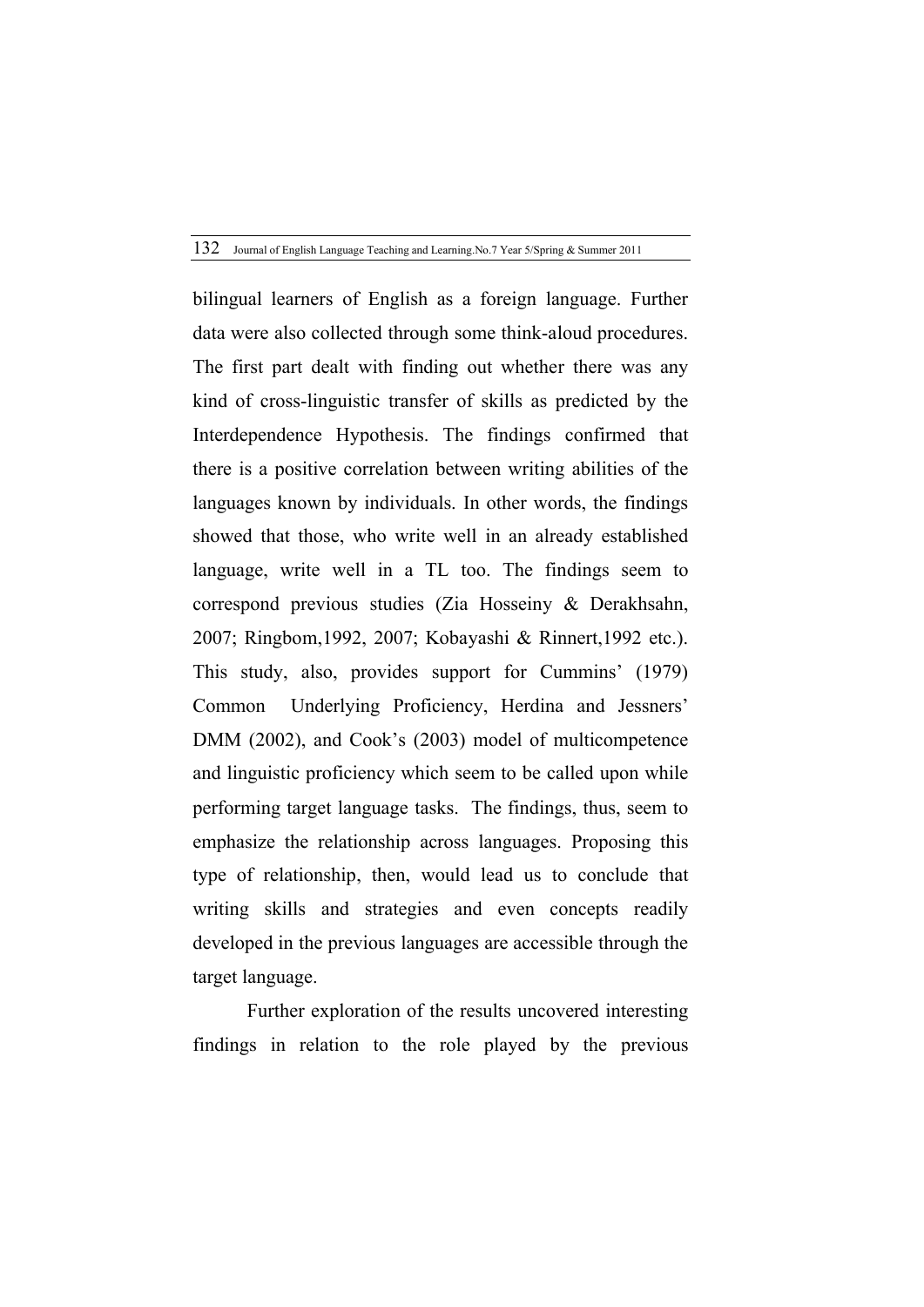languages among groups of learners with varying levels of PL proficiency or threshold levels, to use Cummins' (1976) terms. Trilinguals performed significantly better than bilinguals in English writing tasks, although, further analysis revealed that both groups used the same language, that is, Persian, (L1 of the bilinguals and L2 of the trilinguals) as the most frequently referred previous language. Firstly, in line with Sanz (2007), the findings suggest that university EFL writers with varying levels of competence attained in their PL tend to think in the language in which they have received formal instruction, especially in literacy skills, while composing in the TL. Furthermore, it is thought possible that the L2 being typologically closest to the new target language has taken over the role of a bridge, (Hufeisen & Marx, 2007; Jessner, 2008) or supporting language and functions as a kind of matrix against which the new language system is compared and contrasted. However, since there is no direct evidence to suggest that language typology plays a role in the results observed, further investigation in this respect is recommended. What is implied is that the Interdependence Hypothesis can be extended to the influence of the L2 to L3 or perhaps L4 as proposed by (Cenoz, 2001; Hammerberg, 2001; Jessner 2006, 2008). Secondly, it is implied that in addition to gaining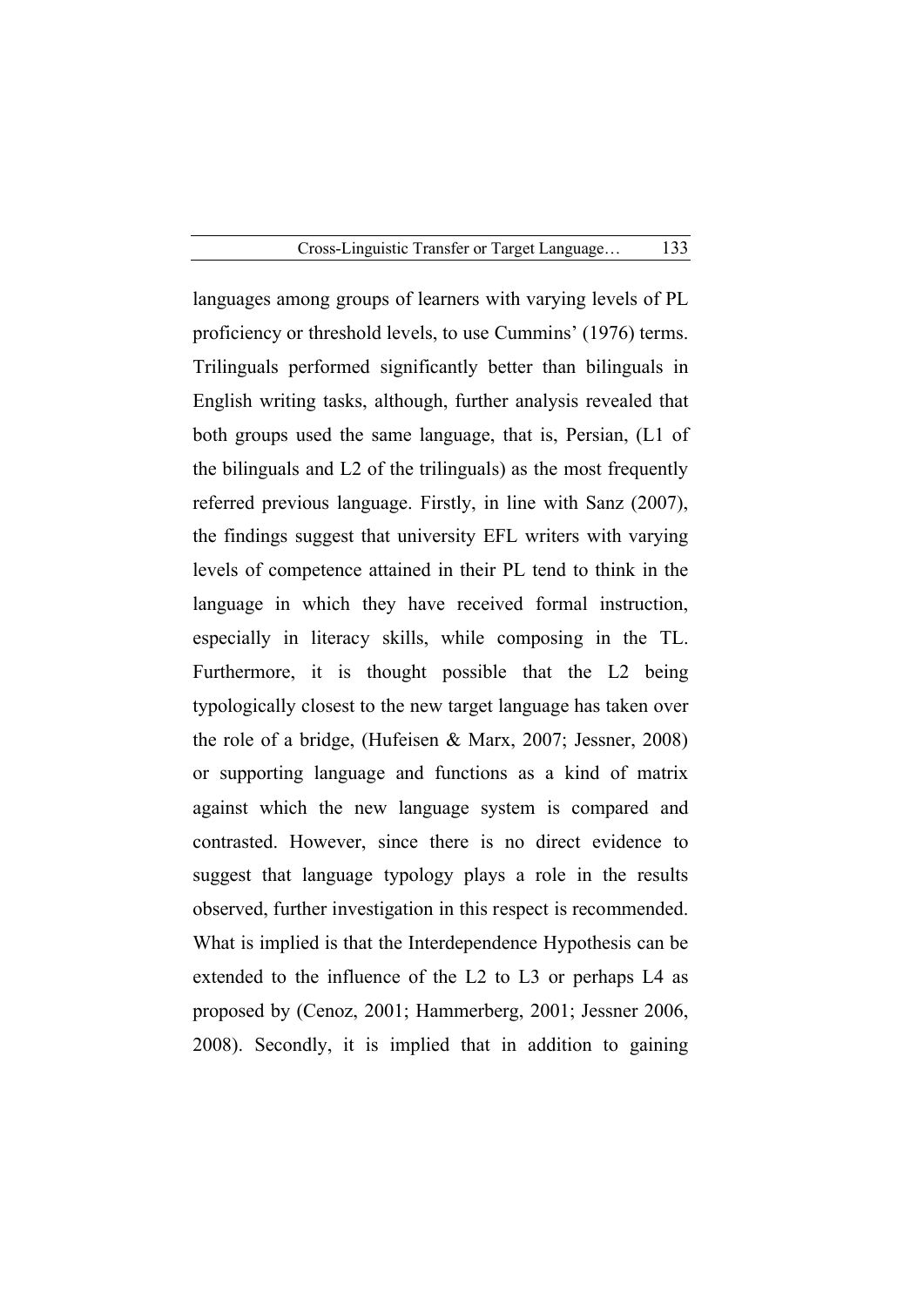advantage from an academically developed L2, trilinguals used their L1 as an extra index language while writing in English. The results accommodate Hufeisen and Marx's (2007) Factor Model of multilingualism that proposes differences in processing of an additional language by learners of various linguistic backgrounds. It seems that, according to Hufeisen and Marx's Model, trilinguals have gathered individual techniques and strategies, L2 learning experiences, and interlanguages of other learned languages (consciously or subconsciously) to deal with language processing with differing degrees of success. So, trilinguals, in addition to language specific knowledge and competences, to use Hufeisen and Marx's terms, have some extra world knowledge exerting strong influence that bilinguals do not. This can highlight the role played by contextual factors when second and third language learning takes place in multilingual settings. In line with Saville-Troike (1984); Errasti (2003); and Modirkhamene (2010), the results propose positive interface between active use of the languages one already knows and gaining advantage when confronted with additional language learning. Hence, it can be possibly maintained that apart from education, active use of the languages one knows in almost all contexts including family, community, and peer groups may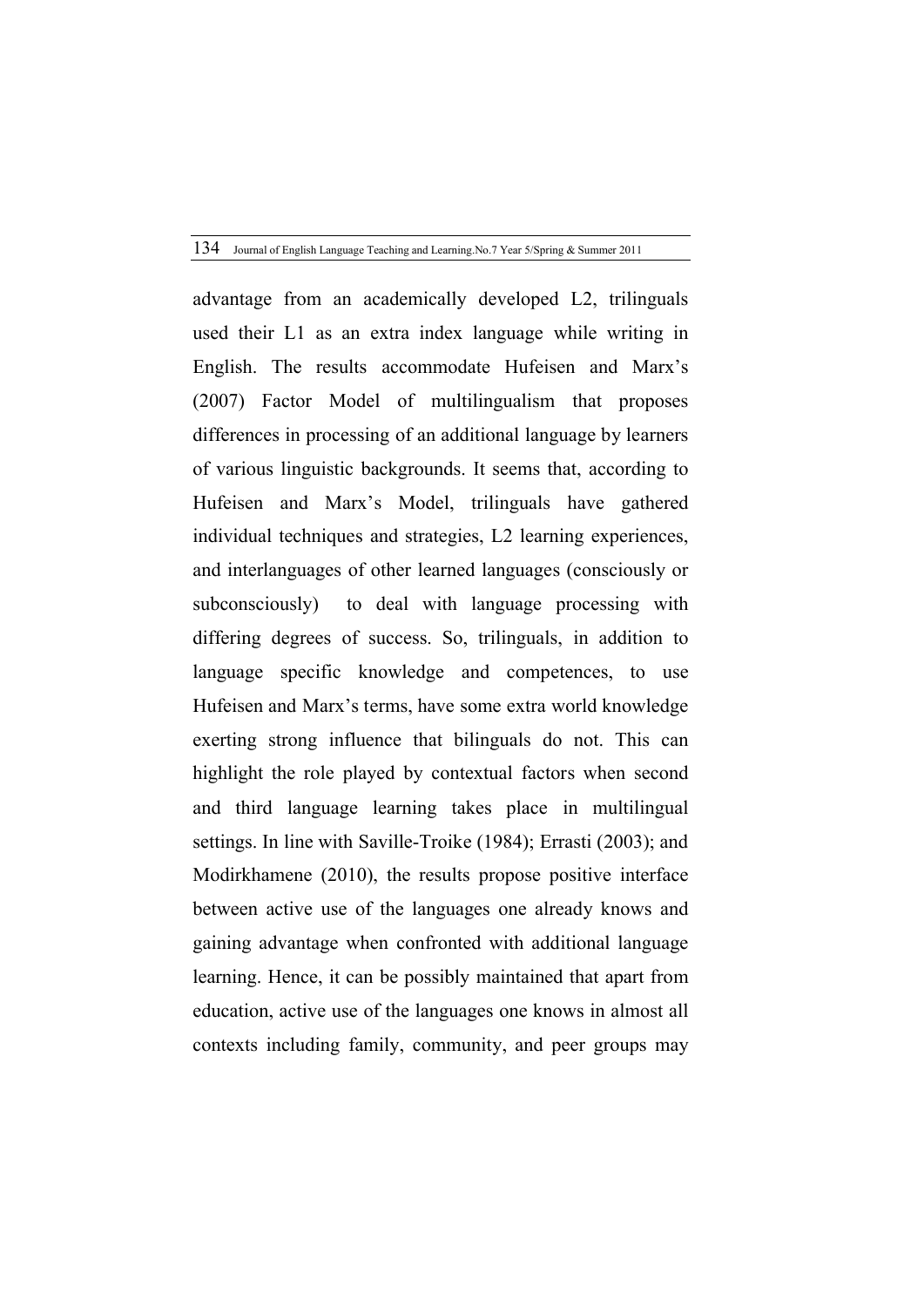be a powerful factor in improving language processing strategies among learners of rich linguistic backgrounds. This contributes to making progress in the study of multilingualism and provides fruitful understanding of its multiple aspects. It makes clear, as recommended by many scholars **(**e. g. Herdina & Jessner, 2002; Jessner, 2008**),** that learning and using additional languages is dependent on both social and psychological factors.

Further examination of the differences in TL use among writers of varying levels of TL proficiency revealed that the higher-level writers tend to depend less on their previous languages than the lower level writers. In other words, TL writers adopt less and less PL for generating text as they become more and more proficient in their TL. This finding seems to correspond previous studies on transfer (Mohle, 1989; Ringbom, 1987) reporting that students who are less proficient present more cross-linguistic influence. The findings show language as a multifaceted process, suggesting that different patterns of interdependence can be observed for different levels of TL proficiency. The key findings in the present investigation expand our view on research on multilinguals and the issues related to cross linguistic interdependence. They bring new areas of enquiry as far as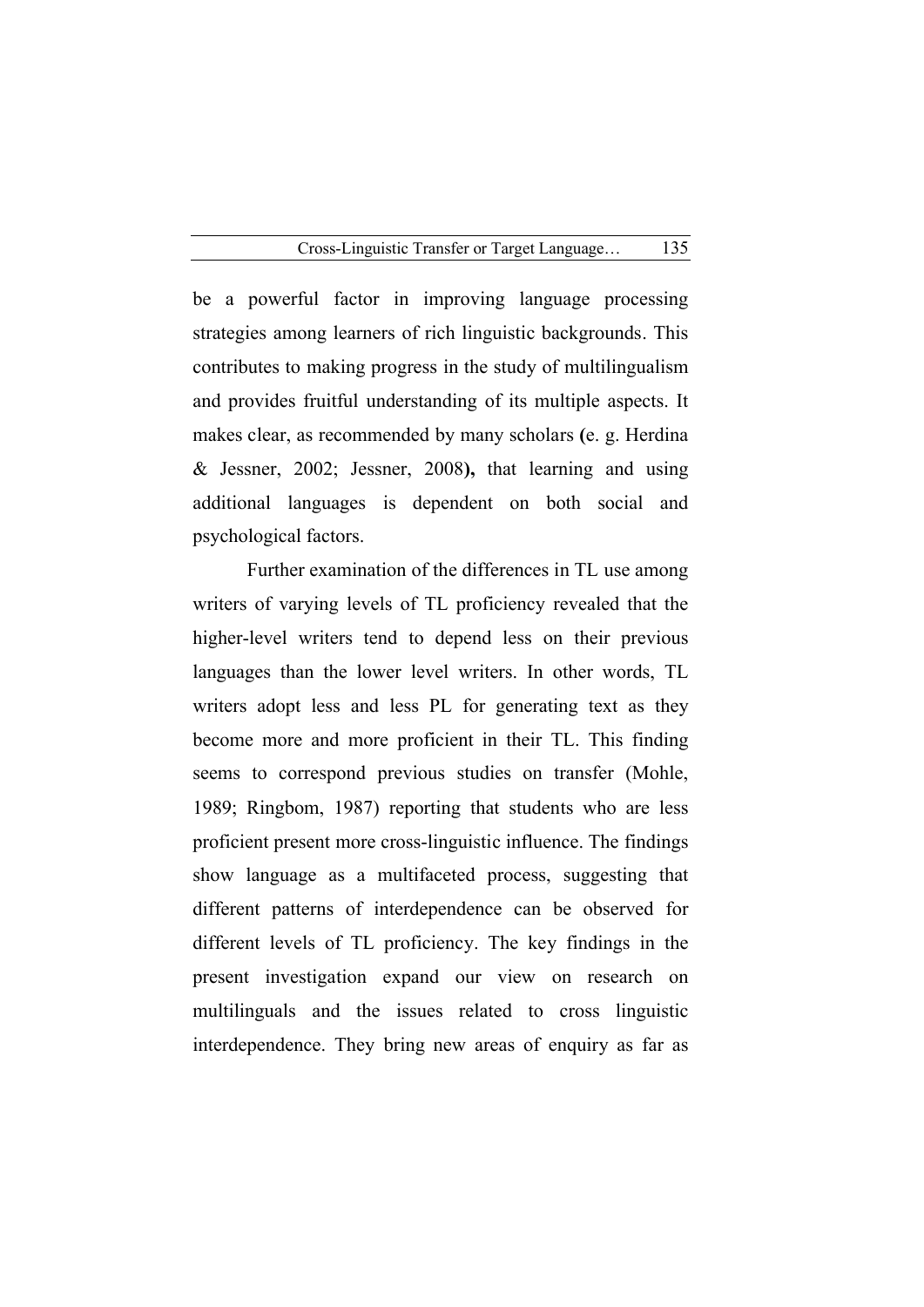different degrees of multilingualism and additional language learning is involved. What seems to be the outcome of this study and similar ones is that the most salient feature in TL writing is that two or three languages can be at work at the same time while playing different roles. Otherwise stated, in performing TL tasks, one language can be the source of extra schematic and world knowledge and experience and the other may provide the learner with available strategies and styles. How to benefit from an already established language system should, thus, especially be introduced to the foreign language learning contexts. Such a position which is clearly linked to Cummins' (1979) idea of a common underlying proficiency in relation to the Interdependence Hypothesis can be recommended to the teachers to include knowledge about other languages, including L1 and L2, in their classroom. In certain contexts of language instruction, as Jessner (2008) recommends moving away form isolation towards cooperation between the languages in the learner should be fostered in TLA. This is in fact a language-centered approach suggested by Clyne (2003) which means creating a relationship through and with language(s). This supports the call of several scholars such as (Jessner, 1999) to make the silent processes in multilinguals known from natural language learning and use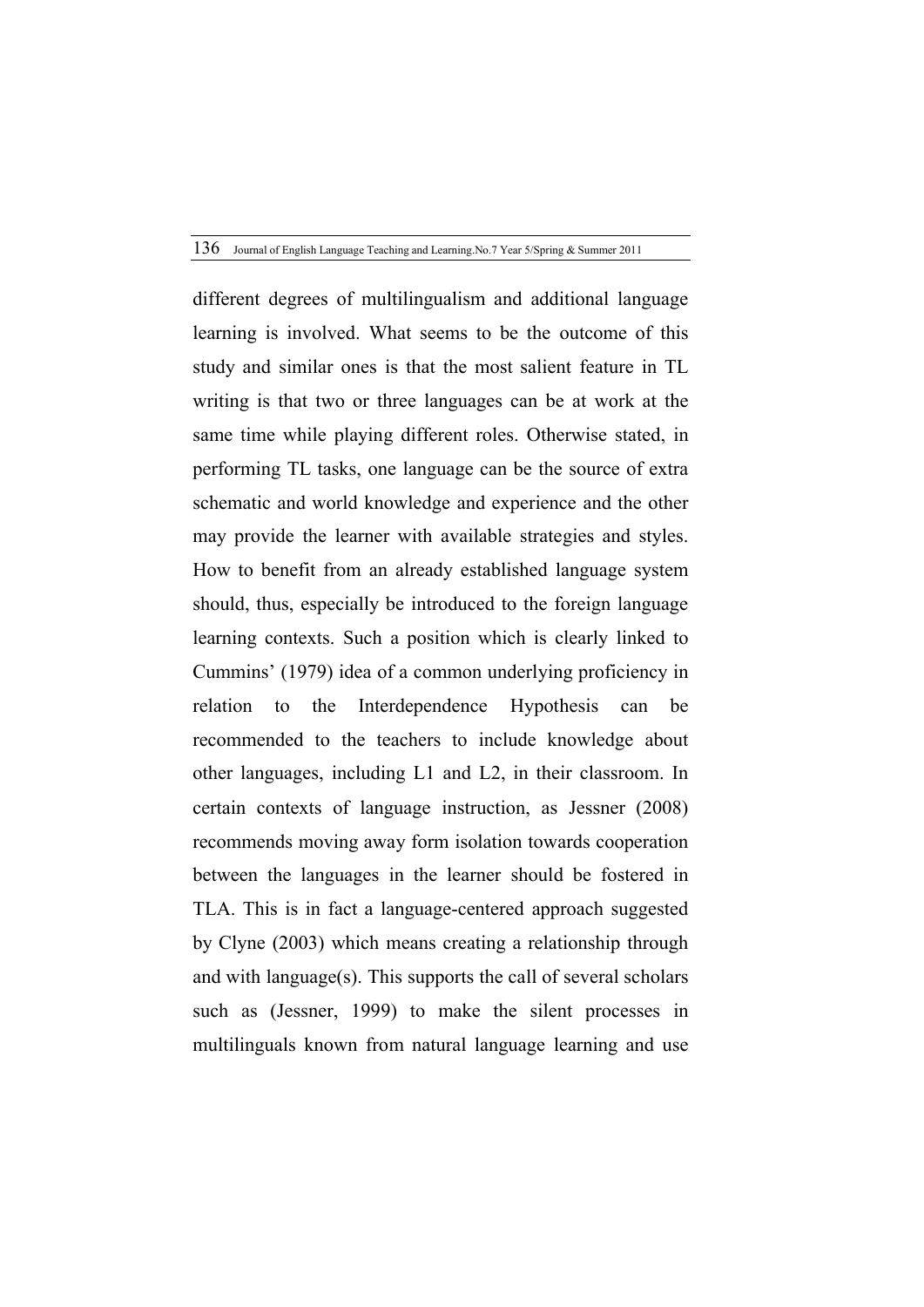explicit instructed language learning in multilingual settings. It could be perceived, then, in agreement with Aronin & Toubkin (2002), that PL learning styles and techniques, if embedded systematically, especially in earlier stages of life can influence learning of other languages later in life. However, future studies should adopt a longitudinal design to look into the interaction of TL development and PL use. In addition, switching to the previous languages in the TL writing is probably influenced by individual factors such as motivation and learning styles differences not considered in this study. As suggested by Woodall (2002) these factors are important sources of variance in writing process models, and future studies might address the presence of previous languages in TL writing with them in mind.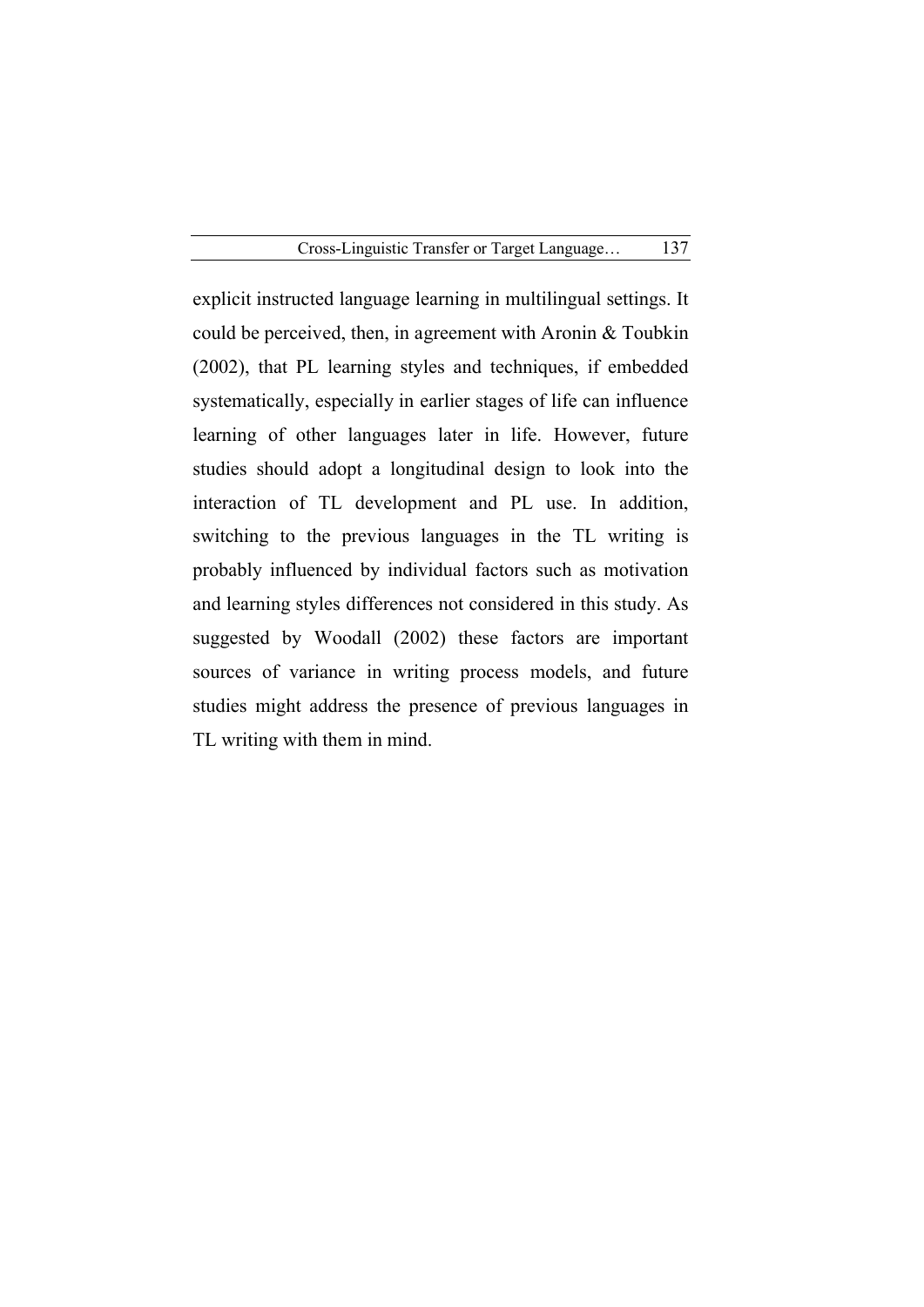# **References**

- **-**Aronin, L.& Toubkin, L. (2002), Language interference and language learning techniques transfer in L1 and L3 immersion programmes. *International Journal of Bilingual Education and Bilingualism,* 5, 267-278.
- -Carson, J. E., Carrell, P. L., Silberstein, S., Kroll, B., & Kuehn, P. A. (1990), Reading-writing relationships in first and second language. *TESOL Quarterly,* 24*,* 245-266.
- -Carvalho, M. A., & Bacelar da Silva, J. (2006), A cross-linguistic influence in third language acquisition: The case of Spanish. *Foreign Language Annals*, 39*,* 185-202.
- -Cenoz, J.(2001), The effect of linguistic distance, L2 status and age on cross-linguistic influence in third language acquisition. In J. Cenoz, B. Hufeisen, & U. Jessner, (Eds.) *Cross-linguistic transfer in third language acquisition: Psycholinguistic perspectives* (pp. 8-20). Clevedon, Multilingual Matters.
- -Cenoz, J.(2003), The additive effect of bilingualism on third language acquisition:A review. *The International Journal of Bilingualism,* 7*,* 71-88.
- -Chamot, A., & O'Malley, J. (1994), Language learner strategies. In N. Ellis (Ed.),*Implicit and explicit learning of languages* (pp. 371-392). London. Academic Press.
- -Clyne, M. (1997), Some of the things trilinguals do. *International Journal of Bilingualism,* 1*,* 95-116.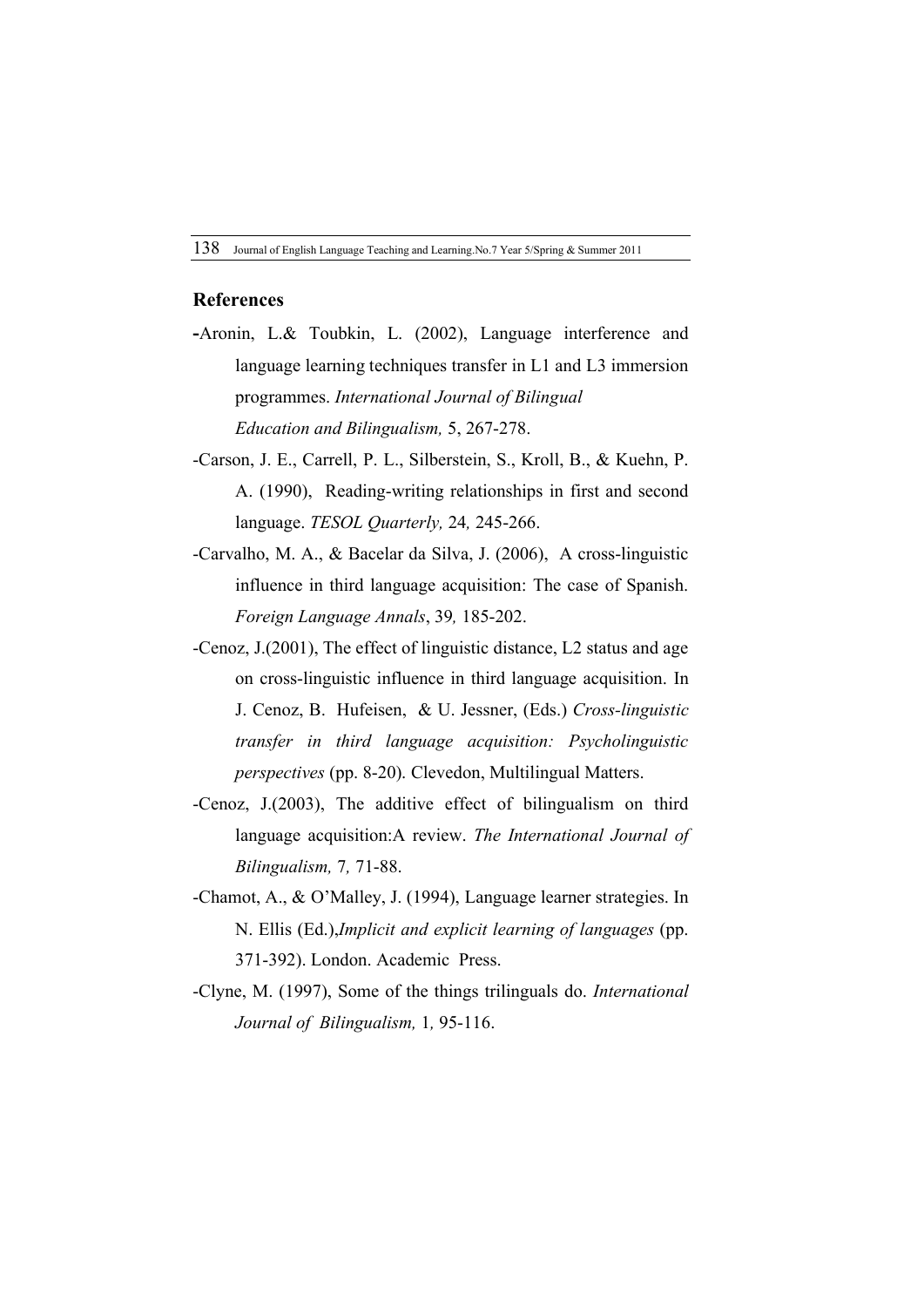- -Clyne, M. (2003), Towards a more language-centered approach to Plurilingualism.In J. M. Dewaele, A. Housen, & L. Wei (Eds),*Bilingualism: Beyond principles* (pp. 43-45)*.* Clevedon, Multilingual Matters,
- -Cook, V. J.(2003), The changing L1 use in the L2 users' mind. In V. J.Cook (ed.)*Effects of the second language on the First*  (pp.1-18)*.* Clevedon, Multilingual Matters.
- -Cummins, J.(1976),The influence of bilingualism on cognitive growth:A synthesis of research findings and explanatory hypothesis. *Working Papers on Bilingualism,*9*,*1-43.
- -Cummins, J.(1979), Linguistic Interdependence and educational development of the bilingual children. *Review of Educational Research,* 49, 222-251.
- -Cummins, J.(1991),Conversational and Academic Language Proficiency in Bilingual Contexts. *Association Internationale De Linguistique Appliquee,* 8*,* 75-89.
- -De Angelis, G.(2005), Multilingualism and non-native lexical transfer: An identification problem. *International Journal of Multilingualism,* 2*,* 1-25.
- -Ellis, R.(1994),*The Study of Second Language Acquisition.* Oxford: Oxford University Press.
- -Errasti, M. P. S. (2003), Acquiring writing skills in a third nguage: The positive effects of bilingualism*. International Journal of Bilingualism,* 7*,* 27-42.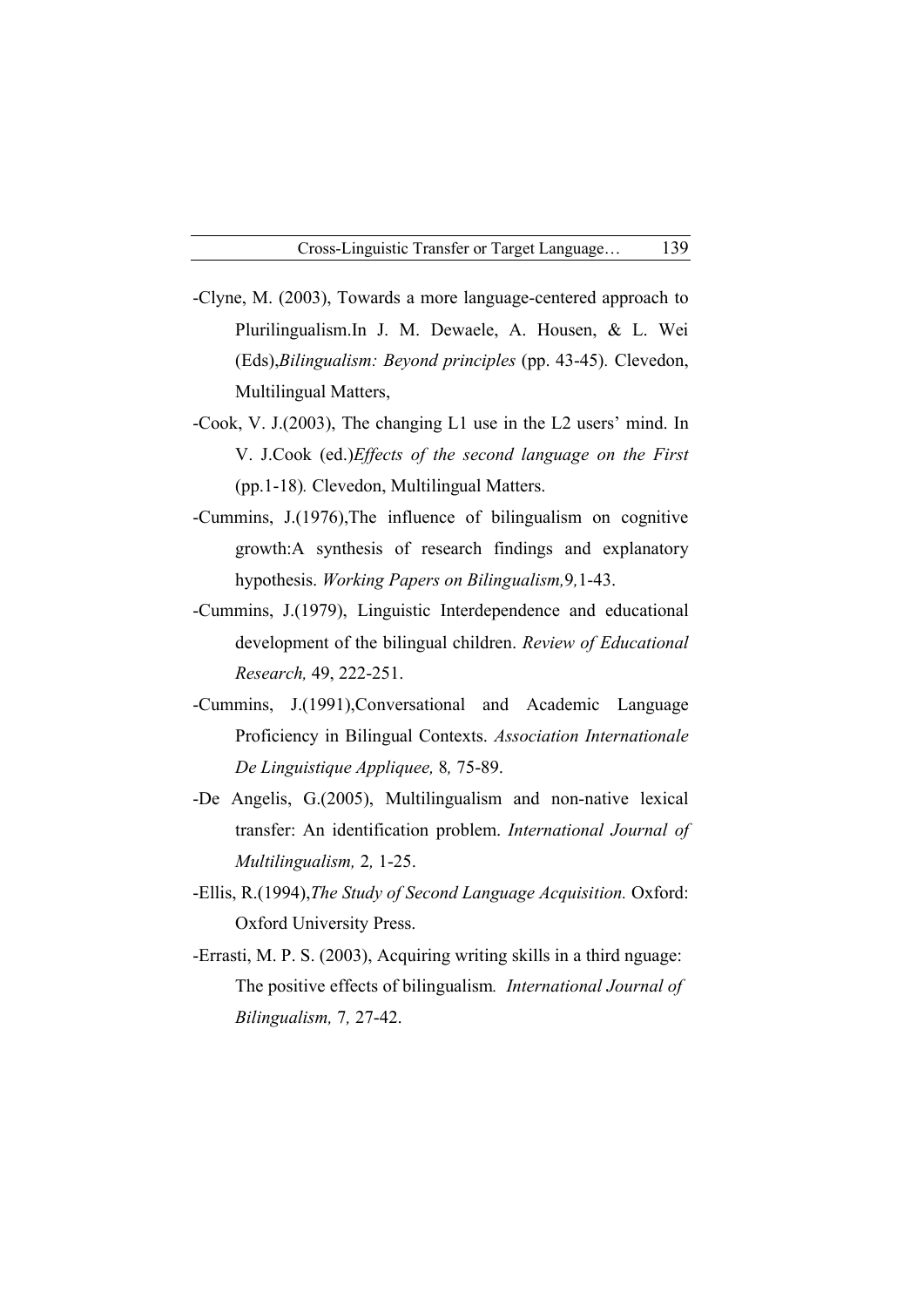- -Grabe, W., & Kaplan, R. B. (1996), *Theory and practice of writing: An applied linguistic perspective.* New York, Longman.
- -Grosjean, F.(2001), The bilingual's language mode. In J. L. Nicol (Ed.), *One mind, two languages: Bilingual language processing* (pp.1-22). Oxford, Blackwell.
- -Hall, C. (1990), Managing the complexity of revising across languages. *TESOL Quarterly,* 24*,* 43-60.
- -Hammarberg, W.(2001), Roles of L1 and L2 in L3 production and acquisition. In J. Cenoz, B. Hufeisen & U. Jessner, (Eds.). *Cross-linguistic transfer in third language acquisition: Psycholinguistic perspectives* (pp. 21-24)*,* Clevedon, Multilingual Matters, 21-41.
- -Herdina, P., & Jessner, U. (2002), *A dynamic model of multilingualism: Changing the psycholinguistic perspectives.* Clevedon, Multilingual Matters.
- -Hufeisen, B., & Marx, N. (2007), How can Da Fn E and Euro Com Germ contribute to the concept of receptive multilingualism? Theoretical and practical considerations. In J.Trhije & L. Zeevaert (Eds.), *Receptive multilingualism: Linguistic analysis, language policies and didactic concepts* (pp. 307- 321). Amsterdam: John Benjamin's.
- -Jacobs, H.L.,Zinkgraf, S.A., Wormuth, D.R., Hartfiel,V.G., & Hughey, J.B. (1981),*Testing ESL composition: A practical approach*. Rowley, MA: Newbury House.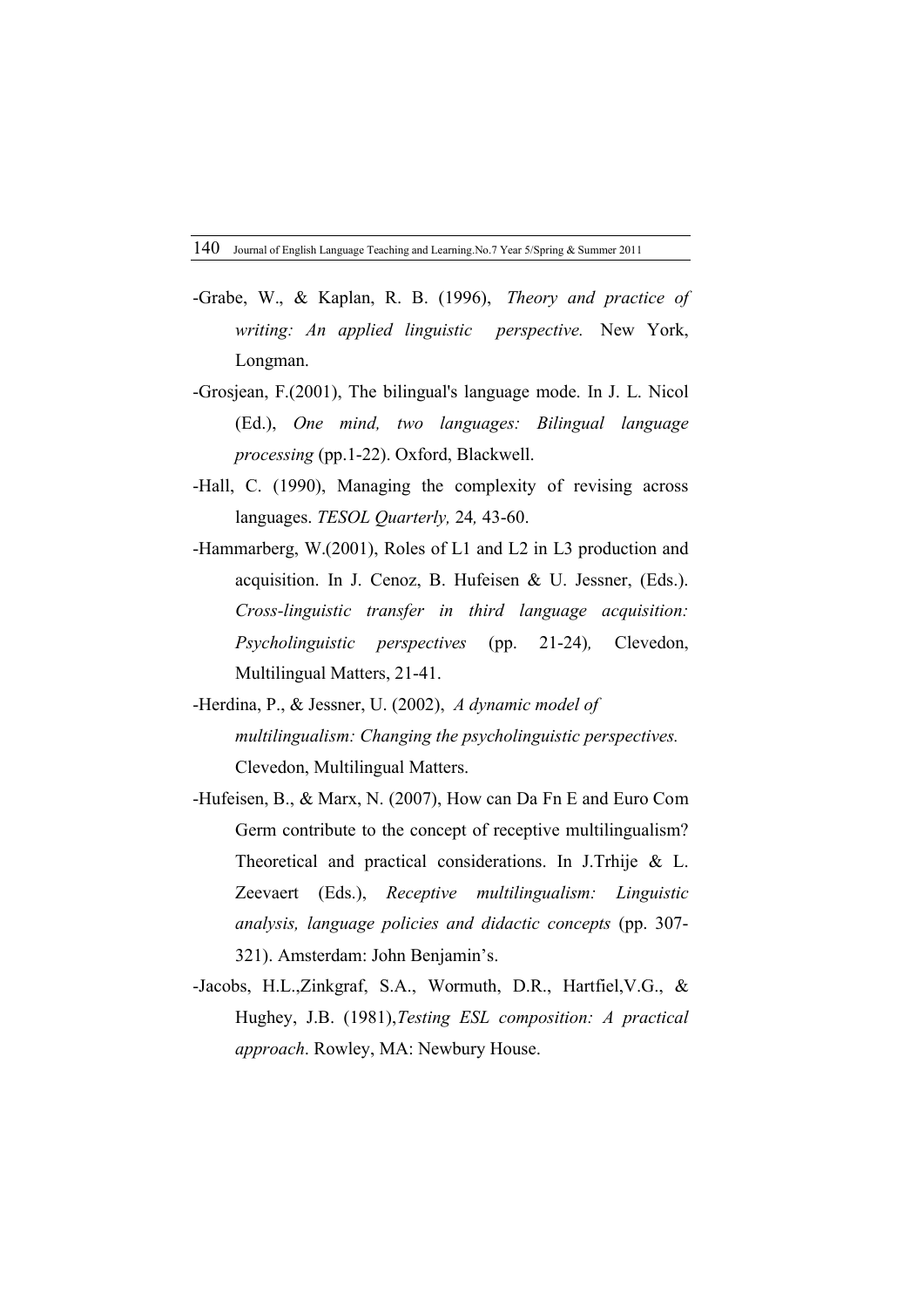- -Jessner, U. (1999), Metalinguistic awareness in multilinguals: Cognitive aspects of third language*. Language Awareness,* 8*,* 201-09.
- ---------------, U. (2006), *Linguistic awareness in multilinguals: English as third language.* Edinburgh: Edinburgh University Press.
- -------------, U. (2008), Teaching third language: Findings, trends, and challenges. *Language Teaching,* 41*,* 15-56.
- -Johns, A. M. (1993), Written argumentation for real audiences: Suggestons for teacher research and classroom practice. *TESOL Quarterly,* 27*,* 75.90.
- -Kaplan, R. (1983), Contrastive rhetoric: Some implications for the writing process. In A.Freedman, I. Pringle, & Yalden (Eds.),Learning *to write: First language and second language* (pp. 139-161). Harlow, UK:Longman.
- -Kobayashi, H., & Rinnert, C. (1992), Effects of first language on second language Writing: Translation vs. composition. *Language Learning,* 42*,* 183-215.
- -Modirkhamene, S. (2010), *EFL Learners' Additional Language Proficiency and Academic Achievement: Possible Effects of Bilinguality: Findings from Iran.* Germany:LAP
- -----------------------, S. (2006), The reading achievement of third language learners vs.second language learners of English in relation to the Interdependence Hypothesis. *International Journals of Multilingualism,* 3*,* 280-295.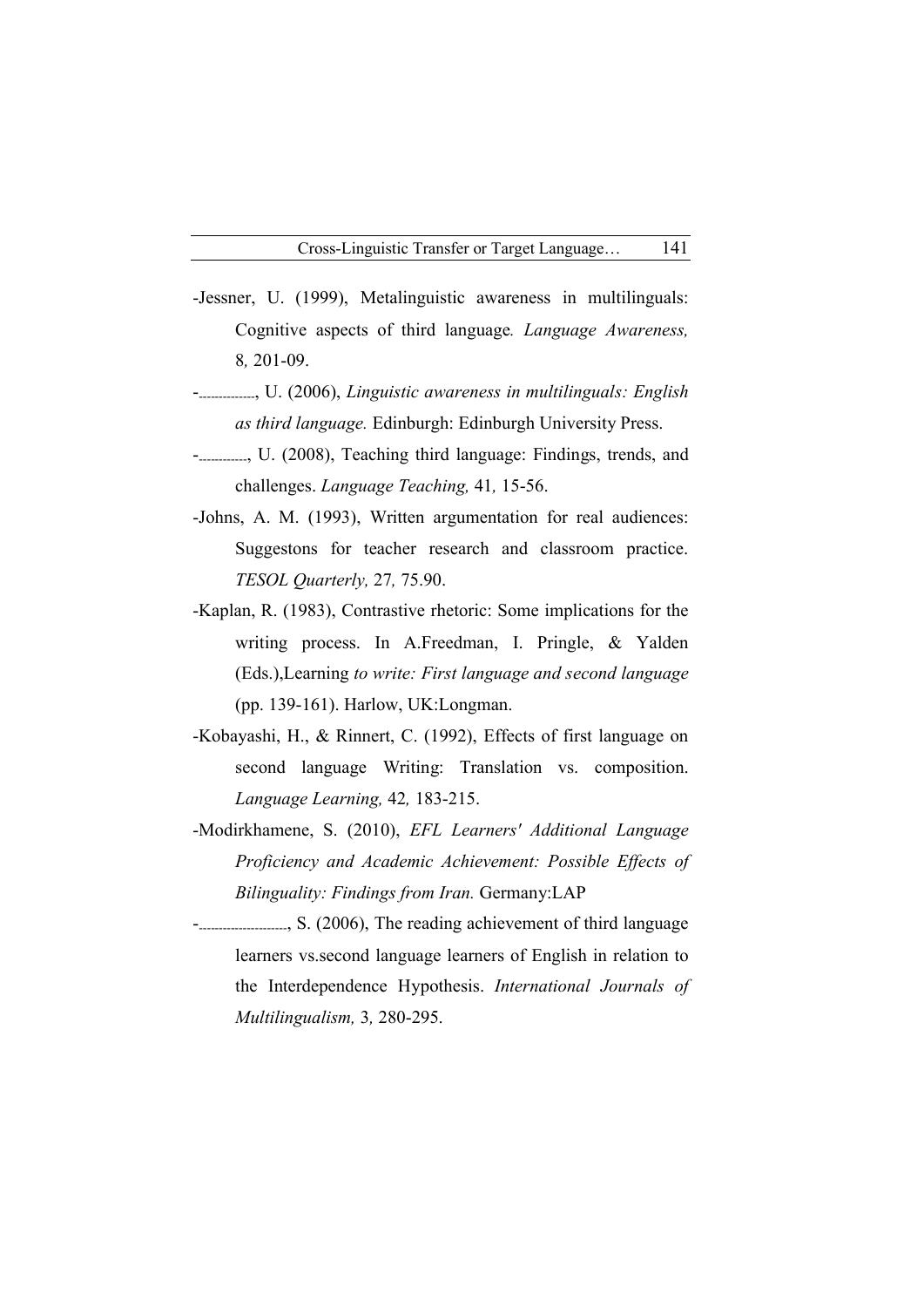- -Möhle, D.(1989), Multilingual interaction in foreign language production. In H.W.Dechert & M.Raupach (Eds.), *Interlingual processes (* pp. 179-194). Tübingen, Gunter Narr Verlag.
- -Munoz, C. ( 2000), Bilingualism and trilingualism in school students in Catalonia. In J. Cenoz & U. Jessner (eds.), English in Europe: The acquisition of a third language ( pp. 157-178). Clevedon: Multilingual Matters.
- -Ringbom, H. (1987), *The role of first language in foreign language acquisition*. Clevedon, Multilingual Matters.
- -Ringbom, H. (1992), On L1 transfer in L2 comprehension and L2 production. *Language Learning,* 42*,*85-112.
- ---------------, H. (2007), *Cross linguistic Similarity in Foreign Language learning.* Clevedon, Multilingual Matters.
- -Roca, D. J., Murphy, L.,  $\&$  Manchón, R. (1999), The use of restructuring strategies in EFL writing. *Journal of Second Language Writing,* 8*,* 13–44.
- -Sasaki, M. (2000), Toward an empirical model of EFL writing processes: An exploratory study. *Journal of Second Language Writing*, 9*,* 259-291
- -Sağin Şimşek, Ç . (2006), *Third language acquisition: Turkish, German, bilingual students' acquisition of English word order in a German educational setting,* Germany: Maxmann.
- -Saville-Troike, R. C. (1984), Scalp: Social and cultural aspects of language proficiency.In. Rivera (Ed.), *Language Proficiency*